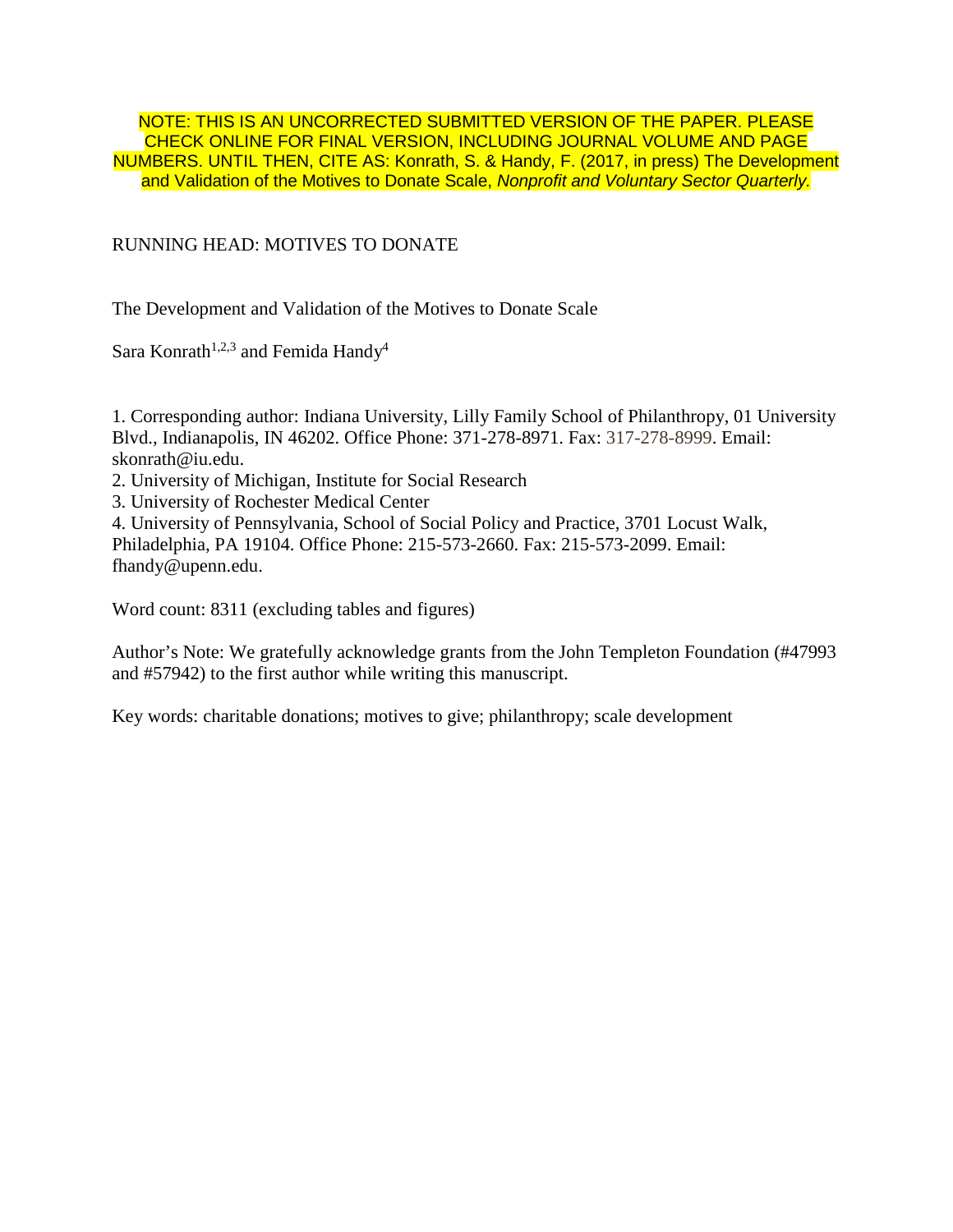#### **Abstract**

In this paper, we develop and validate a comprehensive self-report scale of why people make charitable donations, relying on a theoretical model of private versus public benefits to donors. In Study 1, we administered an initial pool of 54 items to a general adult sample online. An exploratory factor analysis supported six final factors in the *Motives to Donate* scale: Trust, Altruism, Social, Tax benefits, Egoism, and Constraints. We then verified this factor structure in a confirmatory factor analysis. Study 1 also examined the final 18-item scale's demographic correlates and construct validity using the same sample. We found that the scale correlated in predictable ways with personality traits and motives to volunteer. In Study 2, we also found testretest correlations between .67 and .80 after 2 weeks. Taken together, we provide initial evidence for the scale's internal reliability, test-retest reliability, and validity, and we suggest future directions for research.

Word Count: 149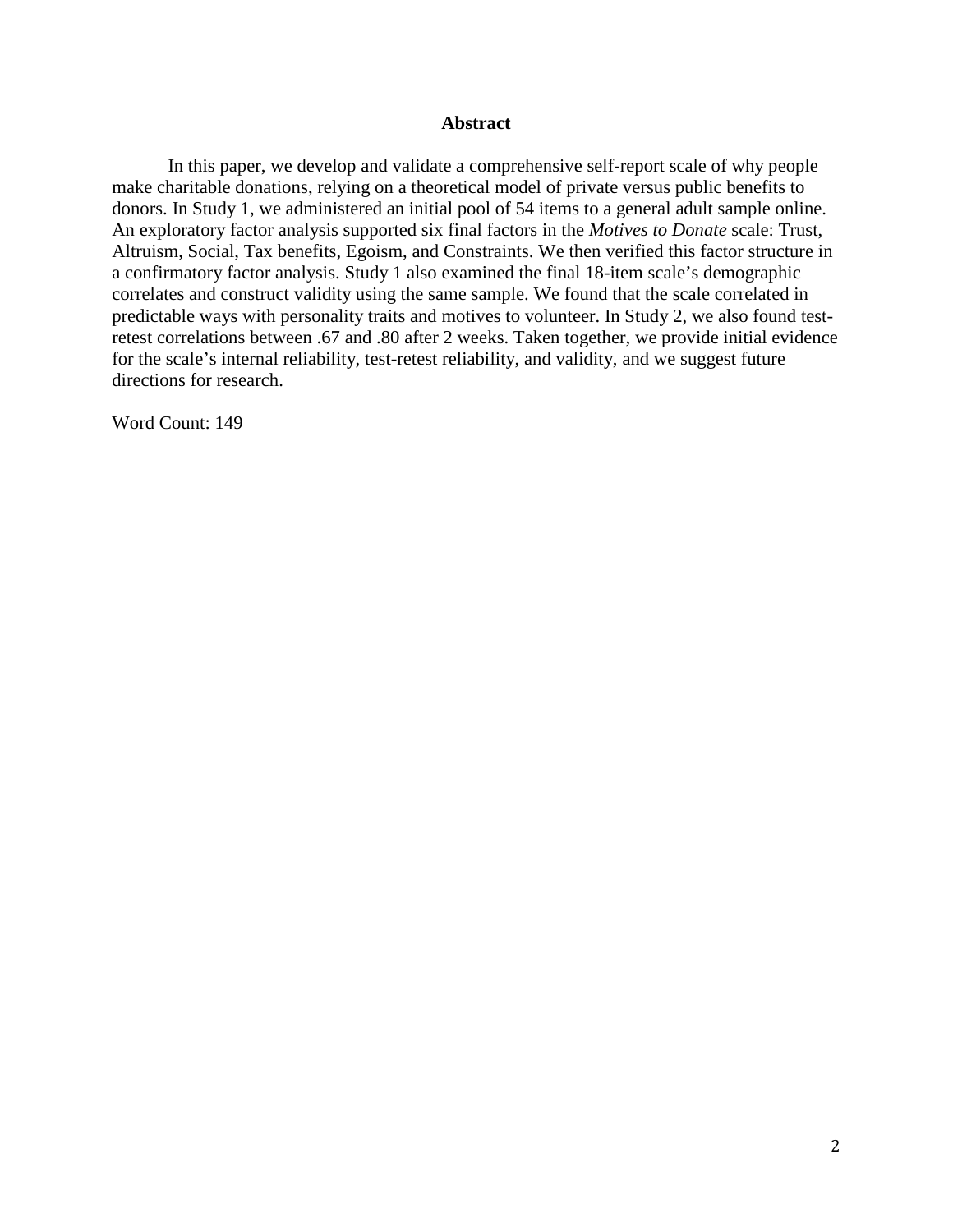#### **Introduction**

In 2014, Americans donated \$358 billion to charitable organizations, 72% of which was individual contributions (Giving USA, 2014). Given this substantial amount of charitable giving, it is crucial to better understand people's motivations to give. In the current paper, we aim to develop and provide some initial validation for a comprehensive scale that assesses people's main motivations for donating to charities in general. In doing so, we will answer such research questions as: What are the most important reasons that people give money to charities? Do these reasons depend upon people's demographic backgrounds or personality traits? Are they overlapped with why people volunteer for charities?

Despite the widespread scholarly interest in charitable giving (Friedman & McGarvie, 2003; Kolm & Ythier, 2006; Payton & Moody, 2008; Seiler & Williams, 2001; Wiepking & Handy, 2015), there have been few attempts to develop scales that measure people's motives for making charitable donations, and these few have been limited in scope. An important recent interdisciplinary review organized underlying mechanisms that explain giving behavior (Bekkers & Wiepking, 2011a). Yet, this was largely based on reviews of many papers that focused on one or more specific mechanisms, with measures created or adapted for their specific samples or research questions.

There have been fewer attempts to develop validated scales to explain why individuals donate in general. These attempts are based on different theoretical underpinnings, ranging from 'exchange' models to the 'belief in a just world,' and some are also focused on specific causes or types of giving. Although these scales provide a good starting point in understanding more comprehensive motives for charitable giving, in the current paper we build upon these previous attempts by developing a more comprehensive and theoretically driven scale of motives to donate. This general scale is useful in understanding donor behavior in multiple settings and for a wide variety of causes.

## **Review of the literature: Theoretical explanations for charitable giving**

In putting forth a theoretical explanation for charitable giving, economic exchange theories consider the benefits donors receive from making donations. Rational donors will seek benefits from their donations just as consumers seek benefits from their purchases. In the case of donations, these benefits could be monetary (e.g. tax avoidance) as well as non-monetary (guilt avoidance, recognition). The benefits could also be those that *directly benefit donors*, as well as those that *benefit others*, thus providing *indirect* benefit to donors via value affirmation.

Classifying these as *private* versus *public* benefits to donors follows models used in prior research when conceptualizing benefits of volunteering (Handy et al., 2000). It also corresponds to the terms *self-focused* (private-benefit) and *other-focused* (public-benefit) motives from the psychological literature (Konrath et al., 2012; Stukas et al., 2014). Motivations driven by private and public benefits may not always be distinct, however, and at times may overlap. In other words, individuals can have many motives for donating, and can be motivated by private and public benefits at the same time. Yet this public-versus-private benefit conceptualization served as an organizing framework when collecting potential items from the literature.

## [FIGURE 1 HERE]

We briefly review literature from different scholarly disciplines that elaborate on benefits that donors receive in exchange for their donations, which forms the basis of our conceptual framework presented in Figure 1, delineates and links theories to the motives to donate used in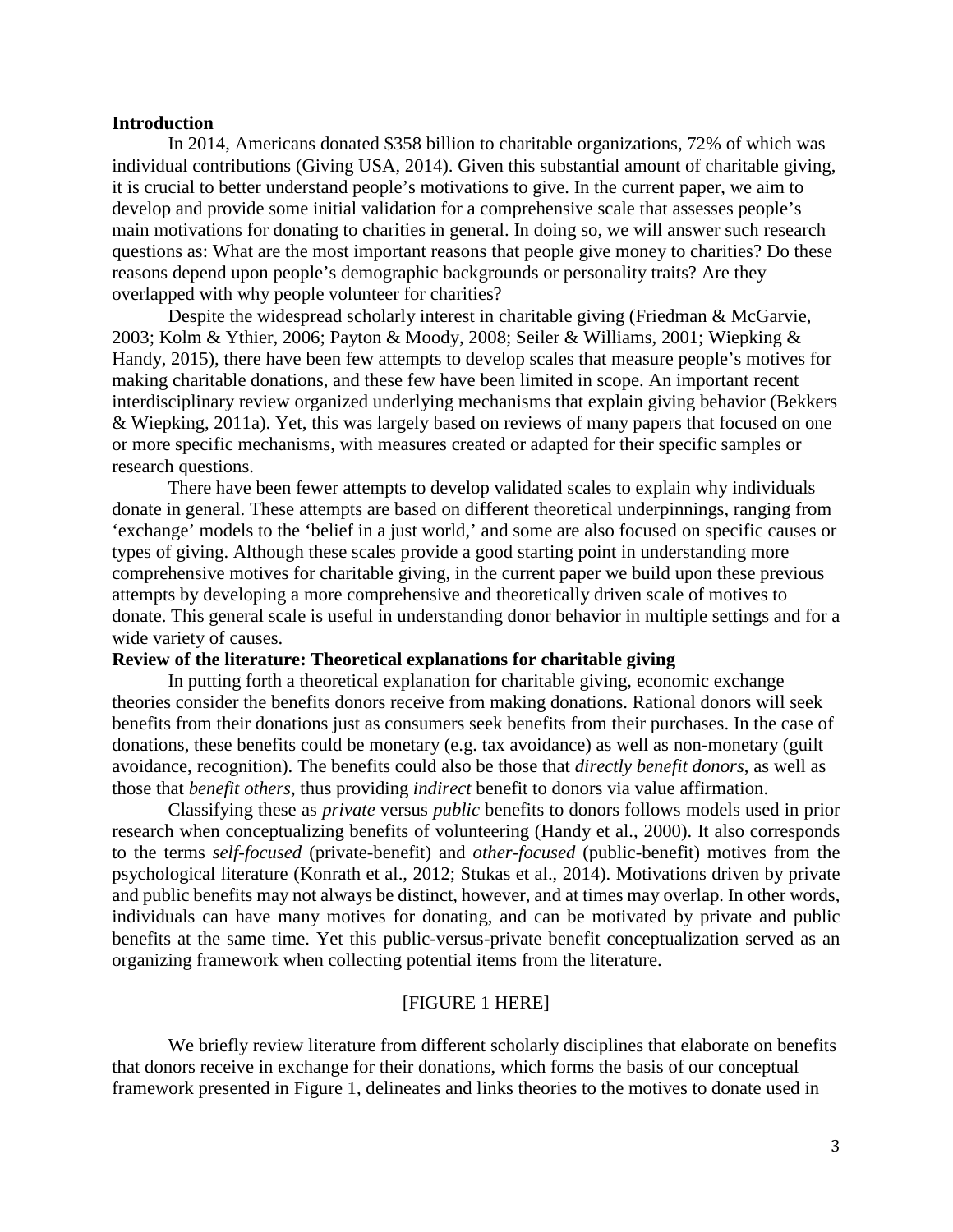our research. The core motives identified are based on theories proposed by scholars from various disciplines, and can be grouped as those related the private and public benefits of donating as seen in Figure 1.

Donor motives related to public benefits include Altruism, Trust in charitable organizations, and Social (See Figure 1). Motives related to private benefits include Social, Egoism, Fiscal constraints, Guilt, and Self-Esteem. Note the overlap on Social benefits, which are theorized to produce both private and public benefits (See Figure 1 and Table 1). Table 1 indicates the theoretical underpinnings of each of the motives as they appear in the scholarly literature. All items used in our survey on motives to donate are listed in Supplemental Appendix A, which further provides the references from which we adapted our items.

# [TABLE 1 HERE]

Economist Becker (1974) suggested that altruism explains donor behavior. Altruism is the motivation that explains why individuals willingly give up their private resources in exchange for goods and services that improve others' welfare. In this perspective, donors must trust agents (i.e. charitable organization) in fulfilling their altruistic intent (Handy, 2000), and thus donors' beliefs and attitudes about charitable organizations are relevant to exchange models.

Andreoni (1990) argued that some donors were impure altruists in that they also received utility, which he called a warm-glow, from the very act of giving and were less concerned with the outcome of the donation. Others have proposed that giving behavior is predicated by a form of conditional cooperation (Frey & Meier, 2004; Rabin, 1993), in that individuals feel morally bound to donate to causes they care about if others also donated, in order to avoid free-riding. This in turn increases donors' self-esteem. (See also the theory of reciprocity by Sugden, 1984).

Sociologists explain giving behavior by the theory of "social norms" (Elster, 2000; Bernheim, 1994). The idea is that donors accept the norms of their reference groups and make donations when they are seen as positive and commonly occurring (Croson et al, 2009). Individuals who donate benefit by keeping in good standing or enhancing their reputations among their peers, and are thus not subject to censure. Bekkers et al (2013) in *Giving in the Netherlands Panel Survey* use several motives for giving, such as intrinsic (e.g. altruism) and extrinsic motives (e.g. taxes) that match well with our theoretical model of private versus public benefits.

Taken together, interdisciplinary theories point to the presence of certain private and public benefits in exchange for people's donations, which psychologists categorize as selforiented or other-oriented, respectively. These include the benefits donors receive in making public goods available to others (altruism). By donating though formal trustworthy charities, donors can increase the efficacy of the donations and thereby their other-focused (public) benefits. Self-focused benefits could include tax credits (Bekkers, & Wiepking, 2011a), enhancing one's reputation, getting a personal joy form the very act of donating, relieving feelings of guilt of being more fortunate than others (impure altruist), being perceived as generous by social peers or avoidance of censure (conditional cooperation/social norms).

In summary, it can be argued that charitable behavior is motivated in terms of benefits (from economics) that the donor receives in exchange for making the donation, and that these benefits can be categorized as self or other focused (from psychology).

# **The current study: Building upon previous scale development efforts**

To gather items for our scale development exercise we examined items from studies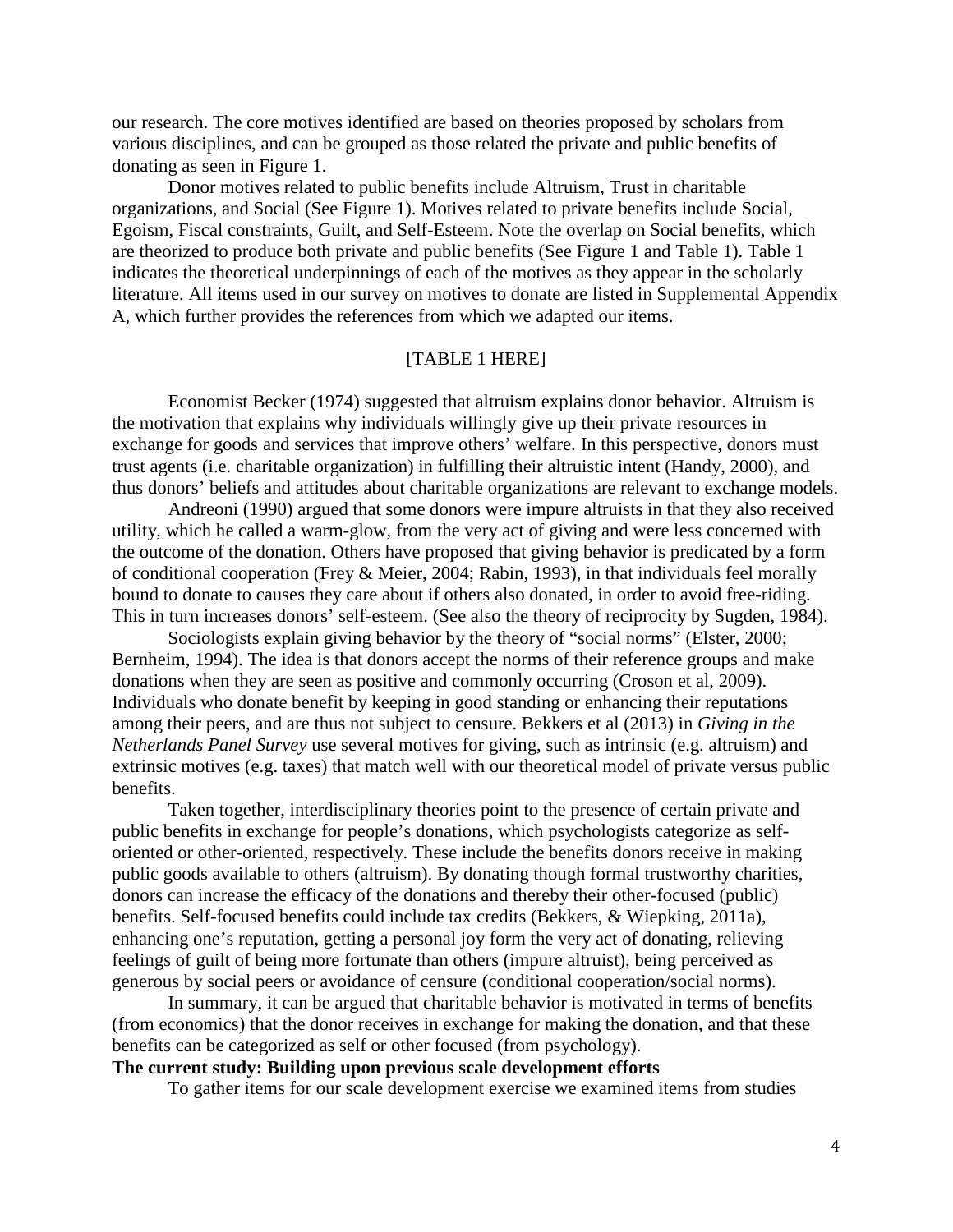conducted by various scholars and disciplines. For example, early on, Dawson (1988) investigated motives for charitable giving to medical research, largely focusing on instrumental motives for donating (e.g. career advancement, self-esteem). Since this scale specifically applies to donations made for medical causes, it is does not necessarily generalize across charitable giving contexts. Nevertheless, we drew upon items that were relevant to our theoretical framework, and reworded them so that they applied to donating in general, with the goal of improving their applicability to wider group of donors.

Next, Furnham (1995) examined how different attitudes toward charities were associated with people's beliefs in a just world, that is, that people generally get what they deserve. Furnham created original items to address his research question, and found several factors assessing people's general beliefs about charities (e.g. altruism, cynicism, efficiency of organizations). Many of these items are parallel with items used in our scale, and capture ideas from our theoretical framework. However, his items were phrased to apply to people in general, whereas our items were phrased to apply to oneself. For example, "For many, charity donation is simply a tax dodge," is reworded in our scale as, "Donating to charity helps me save on my income taxes." By asking why other people donate, the scale may capture the assumptions individuals make about other people's donations, rather than why individual donors undertake that behavior. This limits the scale's utility because it is possible for people to be unmotivated by tax benefits, but be aware that tax benefits are important to others. Their own donation behavior would likely be more influenced by their own personal motives than their assumptions about others' motives.

Marketing scholars later developed a more general scale that included attitudes toward helping others and attitudes towards charitable organizations (Webb, Green, & Brashear, 2000). This scale was useful in determining individuals' attitudes toward giving, and especially those based on Altruism and Trust, however, it did not incorporate financial incentives or other private benefits. Nevertheless, we incorporated and reworded relevant items from their scale. A more recent scale focused on charitable donations as conspicuous consumption, in which there is some form of visual display of a specific charity's merchandise (Grace & Griffin, 2009, p.16). However, this scale does not cover donations where there is no such visual display, and thereby is inadequate in capturing overall donor motives. Still, this paper was useful in our inclusion of items relating to the desire to obtain recognition more generally, across all forms of donations, for example in the item: "Contributing money to charities enables me to obtain recognition."

Going beyond published scale development efforts, two large scale national surveys also examine motivations to give, for example the Giving in the Netherlands Panel Survey (GINPS) undertaken by Bekkers and his colleagues (Bekkers et al, 2013). They measure three core motives for giving: extrinsic, intrinsic, and joy of giving. While these correspond with our distinctions between private (extrinsic; joy of giving) and public (intrinsic) motives, we expand their findings by including items found in other studies while incorporating conceptually similar items into our initial item pool. In addition, we provide evidence for the validity and reliability of our scale.

Recognizing that there might be an overlap in individuals' motives for giving of time and money, we also adapted items from a validated scale of motivations to volunteer (Clary & Snyder, 1999).

In an attempt to generate a valid and reliable scale for general motives, we move away from specificities such as the type of donations (e.g. conspicuous donations; medical research) that some existing scales use. As in prior research, we include questions assessing attitudes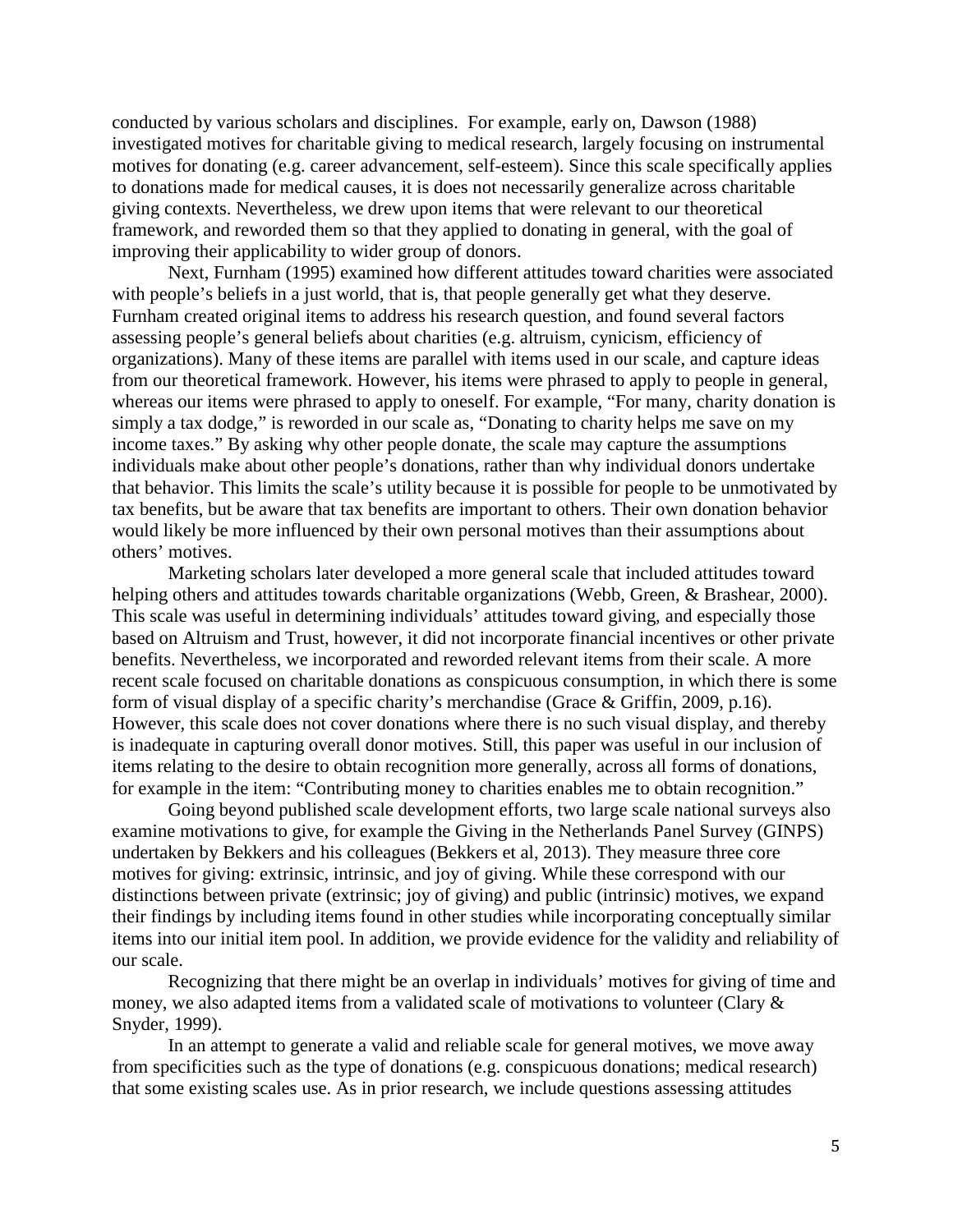toward charitable organizations and altruistic values (Webb et al, 2000). However, we go beyond these past scales to create a more comprehensive scale that is applicable to many different types of charitable giving.

In the current paper, we first created the Motives to Donate scale, and then validated it using two different samples of participants. Both studies received IRB approval before commencing. (Data are available to IRB approved researchers by contacting the first author.) Study 1 used an online survey of Americans who have donated in the past year. They were asked why they donate using items collected from the literature. We used half of this sample to conduct an exploratory factor analysis on the items (Part A), and the other half to conduct a confirmatory factor analysis on the factors that emerged (Part B). In Part C, this same sample was then used to provide initial validity in terms of the scale's basic psychometric properties, its demographic correlates, its relationship with core personality traits, and its relationship with prosocial traits and behaviors. In Study 2, we examined the scale's basic psychometric properties and test-retest reliability in a separate sample of students from two large American universities.

This scale can be used by researchers to better understand the prevalence and implications of motivations for charitable donations. In addition, we hope that this will help nonprofit practitioners to better understand what motivates their donors.

# **Study 1 Method**

The initial pool of 54 items consisted of items adapted from other scales (Dawson, 1988; Webb et al, 2000; Grace & Griffin 2009, Bekkers, et al, 2013 etc), but modified to reflect *general* motives for charitable donations. We also adapted items from scales assessing motives for volunteering to the context of financial donations (Clary et al., 1998), to account for the high correlation found between giving time and money (Feldman, 2010; Handy & Katz, 2008).

In Part A, we reduce the initial 54 items to 18 items using an exploratory factor analysis on a random half of the sample. In Part B, we conduct a confirmatory factor analysis examining whether the six factors adequately fit the data, using the other half of the sample. Part C uses the full sample to report descriptive statistics of the final 18-item Motives to Donate scale, and provides mean scores, internal reliability, subscale inter-correlations, correlations with demographic variables, and some initial construct validity.

**Participants.** As part of a class research project, students in an undergraduate psychology class recruited 819 Americans via snowball sampling to complete an online survey (26.1% male; 84.1% Caucasian; Mean age=27.8, *SD*=13.8; median household income=\$75- 100,000). About one-third (36.1%) of participants had a college/associates degree or higher. Since not every participant completed every scale reported below, the number of participants in each analysis varies slightly. Analyses only included respondents who had made a charitable donation in the past  $(N=753; 91.2%$  of sample).

**Procedure.** Via an online survey, participants first provided demographic information, then completed a number of questionnaires.

**Measures.** Participants completed an initial pool of 54 items (Table 2). The instructions read: "*The statements below are reasons that people may or may not want to donate money to charitable organizations. Using the scale below, please indicate how much you agree or disagree with each of these statements in terms of how much it applies to you personally*" (1=*Strongly Disagree*, 5=*Strongly Agree*). Participants then completed a number of validated scales.

# [TABLE 2 HERE]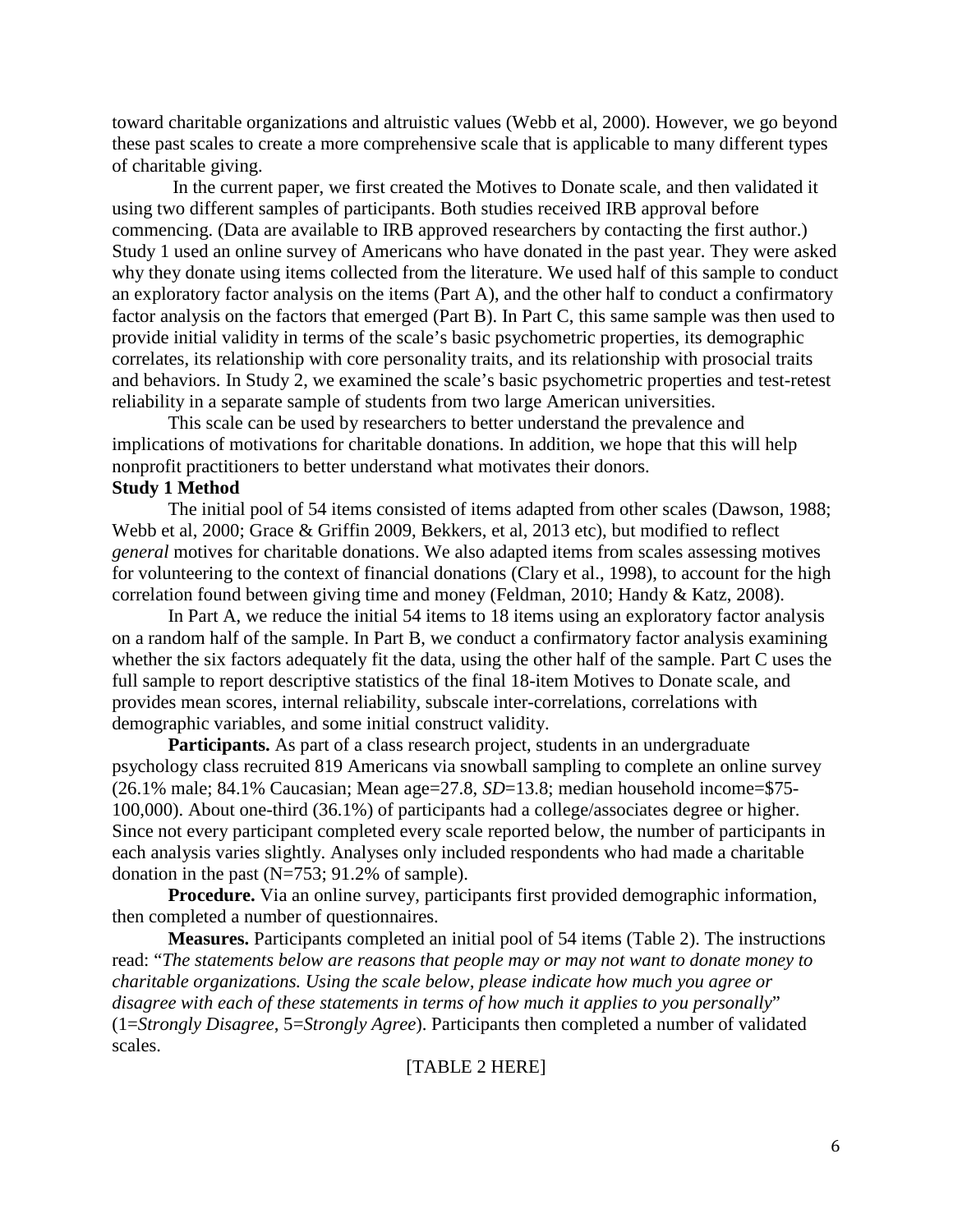*General traits.* Social desirability was assessed via the Marlowe-Crowne Social Desirability Scale (Strahan & Gerbasi, 1972). Participants' responses to 10 true/false items were summed (e.g. "*I have never intensely disliked anyone*"). The Ten-Item Personality Inventory assessed the big 5 personality traits of Openness, Conscientious, Extraversion, Agreeableness, and Neuroticism (Gosling, Rentfrow, & Swann, 2003). Participants were asked whether items (e.g. "*Extraverted, enthusiastic*") applied to them (1=*Disagree Strongly*, 7=*Agree Strongly*).

*Prosocial traits and behaviors.* The 28-item Interpersonal Reactivity Index assessed 4 dimensions of empathy using a 1-5 scale (Davis, 1983): Empathic Concern (e.g. "*I often have tender, concerned feelings for people less fortunate than me*."), Perspective Taking (e.g. "*I sometimes try to understand my friends better by imagining how things look from their perspective*."), Fantasy (e.g. "*I really get involved with the feelings of the characters in a novel.*"), and Personal Distress (e.g. "*I sometimes feel helpless when I am in the middle of a very emotional situation*.").

Prosocial behaviors were assessed by summing participants' responses about how often they did 17 kind acts in the past year, using items from the 2002 General Social Survey (e.g. *Gave food to a homeless person*; 1=*not at all,* 6=*more than once a week)*.

*Motives for Volunteering* were assessed using the 12-item Volunteer Functions Inventory (Clary & Snyder, 1999; Clary et al., 1998). Participants indicated how important or accurate each reason for volunteering was for them (1=*not at all important / accurate*, 7=*extremely important / accurate*). The six subscales were: Values (e.g. "*I feel compassion toward people in need*"), Social (e.g. "*Others with whom I am close place a high value on community service*"), Understanding (e.g. "*Volunteering lets me learn through direct "hands on" experience*"), Protective (e.g. "*Volunteering is a good escape from my own troubles*"), Career (e.g. "*I can make new contacts that might help my business or career*"), and Enhancement (e.g. "*Volunteering increases my self-esteem*").

## **Study 1 Results**

A random number generator split the sample into two sections for exploratory factor analysis (Part A; N=377) and confirmatory factor analysis (Part B; N=376). We then used the full sample to report descriptive statistics and construct validity (Part C).

## **Part A: Exploratory factor analysis (EFA)**

We first conducted an EFA on the initial 54 items, using direct oblimin rotation, which is used when factors are likely to be correlated. We deleted one item that did not load on any other factors, and then reran the analysis using 53 items. This EFA initially produced 10 factors. However, the last two factors were empirically and theoretically overlapped with the first two. Factors 1 and 9 both captured Altruism items, and were highly correlated (r=.46). An example item from Factor 1 was "*I give because I am concerned about those less fortunate than myself*" and from Factor 9 was "*People should be willing to help others who are less fortunate.*" Factors 2 and 10 both captured Egoism motives, and were moderately correlated (r=.33). An example item from Factor 2 was "*I donate money to charities because it makes me feel needed*" and from Factor 10 was "*No matter how bad I've been feeling, donating to charities helps me forget about it*."

We thus re-conducted the EFA, this time restricting it to 8 factors, after which these conceptually overlapped items converged into the Altruism and Egoism factors. The final list of factors that emerged was: Altruism, Egoism, Tax, Constraints, Trust, Social, Guilt, and Self-Esteem (Table 2).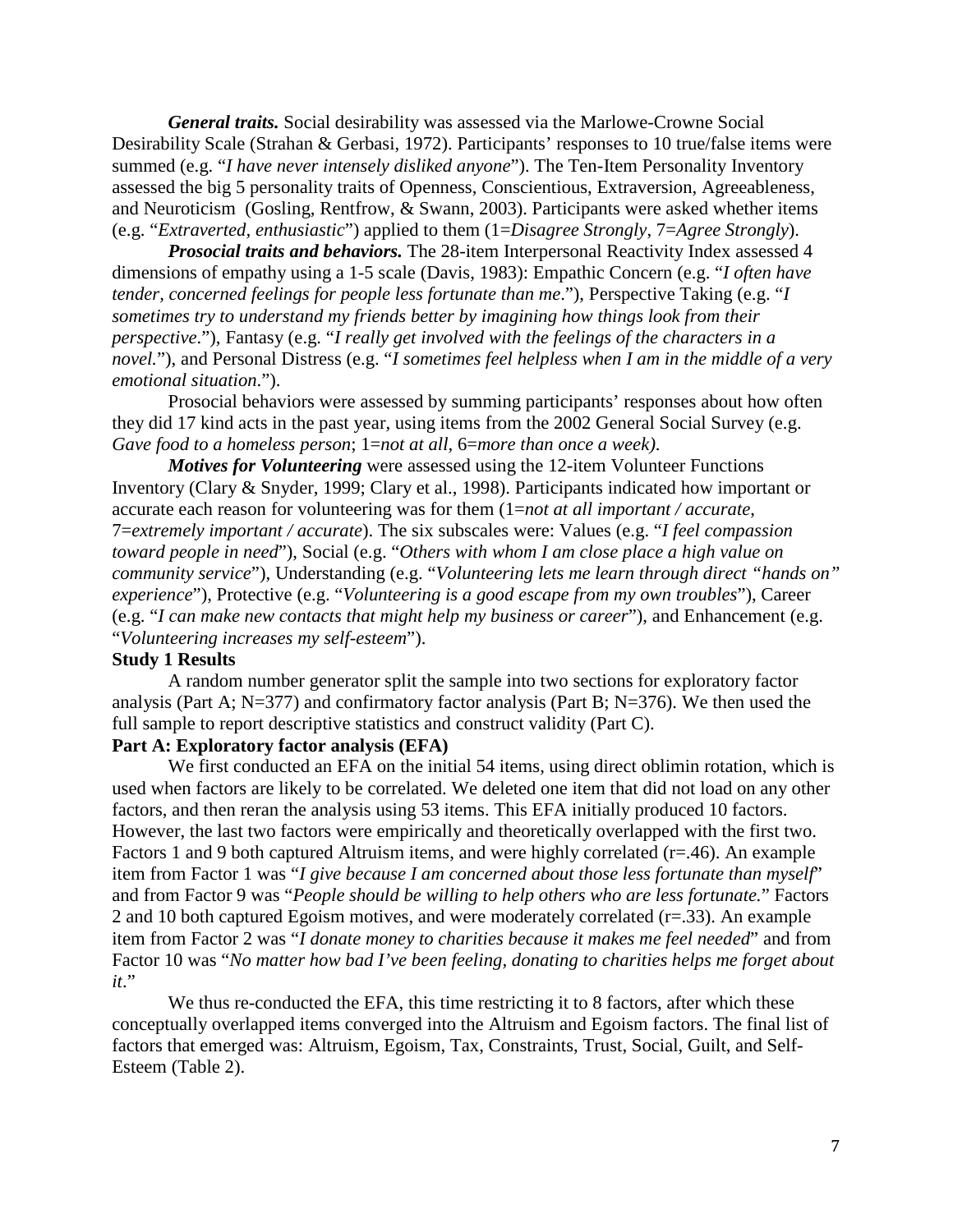We next conducted a Parallel Analysis to determine the appropriate number of factors to retain (Horn, 1965; O'Connor, 2000). Parallel Analysis compares the Eigenvalues of factors created from real data to the Eigenvalues of factors created from random data with the same sample size and number of items. Thus, we created 1000 datasets of random numbers consisting of 377 "participants" and 53 "items" per dataset. Next, we ran factor analyses on each of these datasets, creating 53 Eigenvalues per dataset. The Eigenvalues were then sorted by size, and Eigenvalues from our dataset were compared to Eigenvalues from the random datasets (see Figure 2). We retained factors if the Eigenvalue from real data was larger than the Eigenvalue from the random data. Only 6 of the original 8 factors were retained, and the dropped factors were Guilt and Self-Esteem. This means that the other 6 factors are the most psychologically central to people when making donation decisions, even if people sometimes have other motivations for donating (including, but not limited to, Guilt and Self-Esteem).

## [FIGURE 2 HERE]

 Non-weighted factor scores were created by calculating the mean of the highest loading items per factor. The final scale consisted of 3 items per factor, with a total of of 18 items (Table 3). Short scales are appropriate with adequate internal reliability and validity. Using more items per subscale could lead to a scale that is too long and therefore less useful to researchers and especially practitioners in the nonprofit field who want to avoid burdening their donors.

## [TABLE 3 HERE]

#### **Part B: Confirmatory factor analysis (CFA)**

We tested the factor structure via a CFA on the other half of the sample (N=376). We tested the goodness of fit between the data and the six-factor structure that was identified during the EFA. Besides the chi-square, which is unfairly sensitive to large sample sizes, we used three goodness-of-fit indices to evaluate model fit: normed fit index (NFI), non-normed fit index (NNFI), and comparative fit index (CFI; Raykov, Tomer, & Nesselroade, 1991). NFIs, NNFIs, and CFIs above .90 are considered good fits (Bentler & Bonnet, 1980; Hu & Bentler, 1999; Stevens, 1996). We also used root-mean square-error of approximation (RMSEA), which is a misfit measure (Raykov, Tomer, & Nesselroade, 1991). Acceptable RMSEAs are less than .08 (Browne & Cudeck, 1993), and even better is less than .05 (Steiger, 1990).

The chi-square was 290.36 (120, N=367), p<.001. Although non-significant chi-squares can represent good model fits, this measure is extremely sensitive to sample size, with a higher probability of significance with large samples such as in this study (Schumacker & Lomax, 2004). Therefore, we also used alternate measures that are less sensitive to sample size, such as goodness-of-fit and misfit indices. These indices found that the six-factor structure was a reasonable fit for the data: NFI=.90, NNFI=.92, CFI=.94, and RMSEA=.06 (90% CI .05-.07).

We also ran a direct oblimin factor analysis to examine which factors naturally emerged from the 18 items. A six-factor structure emerged that mapped perfectly onto the identified factor structure. All items except one loaded at .80 or above on their respective factor. The one item that loaded below .80 ("*My image of charitable organizations is positive*") still had a reasonable factor loading (.67). Altogether, a six-factor structure is a good fit for the data. **Part C: Descriptive statistics and construct validity of final (18 item) scale**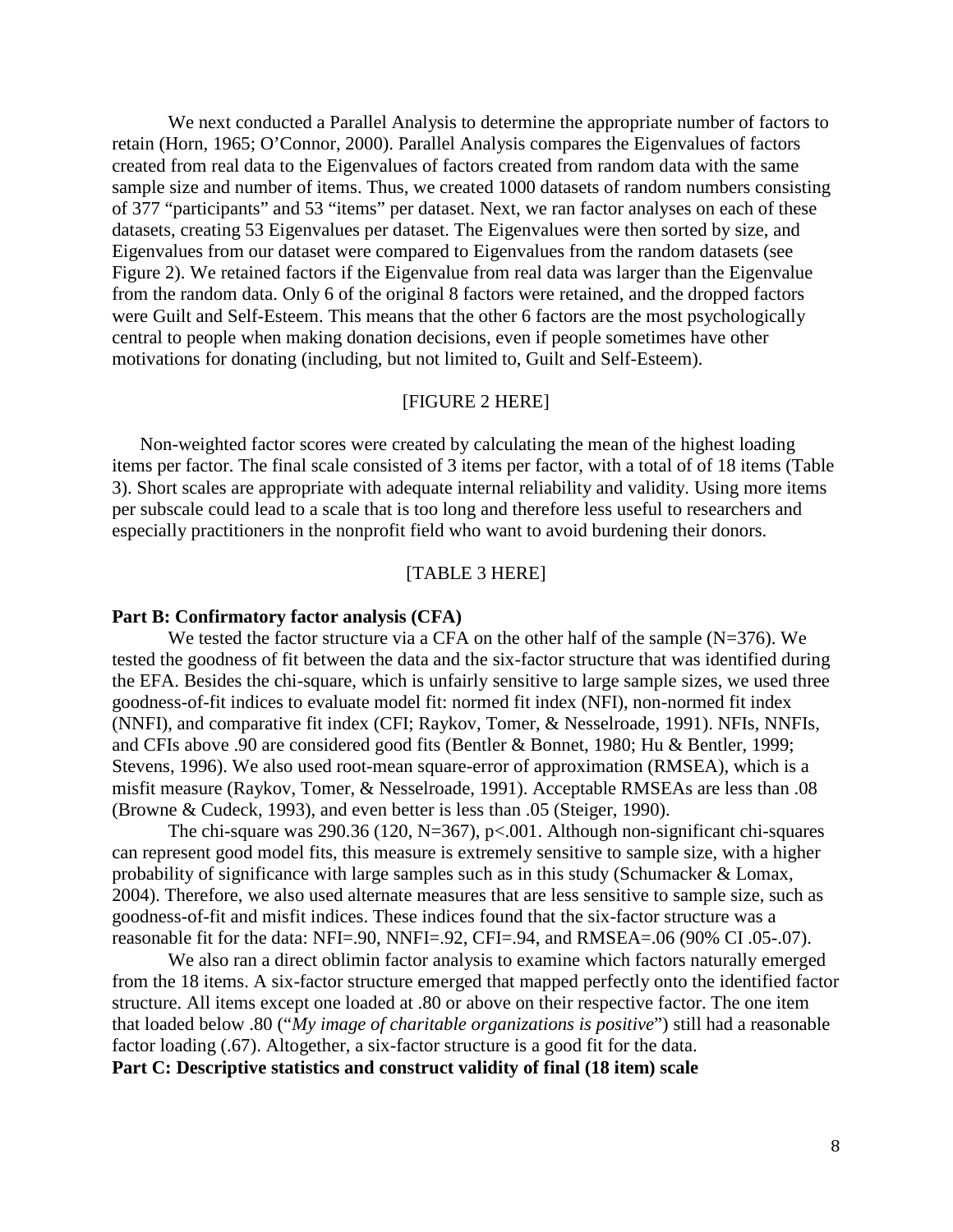*Mean scores.* Participants' top reasons for donating were Altruism, because they trust the organizations (Trust), and because it is important to others they know (Social; Table 4 ). *Internal reliability.* Cronbach's alphas ranged from .73 to .90.

## [TABLE 4 HERE]

*Subscale inter-correlations:* Public motives for donating (Trust, Altruism, and Social, a public/private motive) were positively inter-correlated (Table 4). Trust and Altruism were negatively correlated with two private motives (Tax, Constraint), but only Altruism was negatively correlated with Egoism. Social, a public/private motive, was positively correlated with two of the private motives (Tax, Egoism), but had a negative correlation with Constraints.

*Demographic characteristics.* Females scored higher than males on Trust and Altruism, *p*s<.001 (Table 5). However, females also scored marginally higher on Egoism, *p*=.06. Males were more likely to say that they donate to receive tax benefits, *p*=.03. There were no other gender differences, *p*s>.36.

#### [TABLE 5 HERE]

Older participants were more motivated by Altruism, Social, and Tax reasons, and less motivated by Egoism and Constraints. Age was unrelated to Trust. Higher income respondents were more motivated by Altruism, Social, and Tax reasons, and less motivated by Constraints. Income was unrelated to Trust or Egoism. More educated participants were more motivated by Altruism, Social, and Tax reasons, and less motivated by Egoism or Constraints. Religious attendance was associated with higher Trust, Altruism, Social, and Egoism (marginal), and less Constraints. Religious attendance was unrelated to Tax motivations. Finally, Republicans were more motivated by Tax, and less motivated by Altruism, compared to Democrats. Political affiliation was unrelated to Trust, Social, Egoism, and Constraints.

*Big five personality traits.* In general, motives to donate either benefit the self (private) or others (public), the latter of which are more prosocial. Research finds that prosocial personalities have key traits of Agreeableness and Extraversion (Carlo et al., 2005; Penner et al., 1995). Thus, we expect that those who are more motivated by Altruism, Trust, and Social reasons would score higher on Agreeableness and Extraversion (Bekkers, 2006; Ozer & Benet-Martinez, 2006). On the other hand, those scoring high on Neuroticism may attribute their charitable giving to selforiented motives such as Egoism and Tax considerations, rather than other-oriented motives. We have no strong hypotheses for Conscientiousness and Openness, although prior research has linked them both to prosocial personality traits (Barrio et al., 2004).

As can be Table 6, Agreeableness and Extraversion were associated with more Trust, Altruism, and Social reasons for giving, and with less Tax and Constraints reasons. Both were unrelated to Egoism. In contrast, Neuroticism was associated with less Trust and Altruism (marginal) reasons, and with more Constraints reasons. Neuroticism was unrelated to the other motives. Openness and Conscientiousness were both positively associated with Trust, Altruism, and Social motives, negatively associated with Constraints, and unrelated to Egoism. However, Openness was negatively associated with Tax motives, while Conscientiousness was unrelated to Tax motives.

#### [TABLE 6 HERE]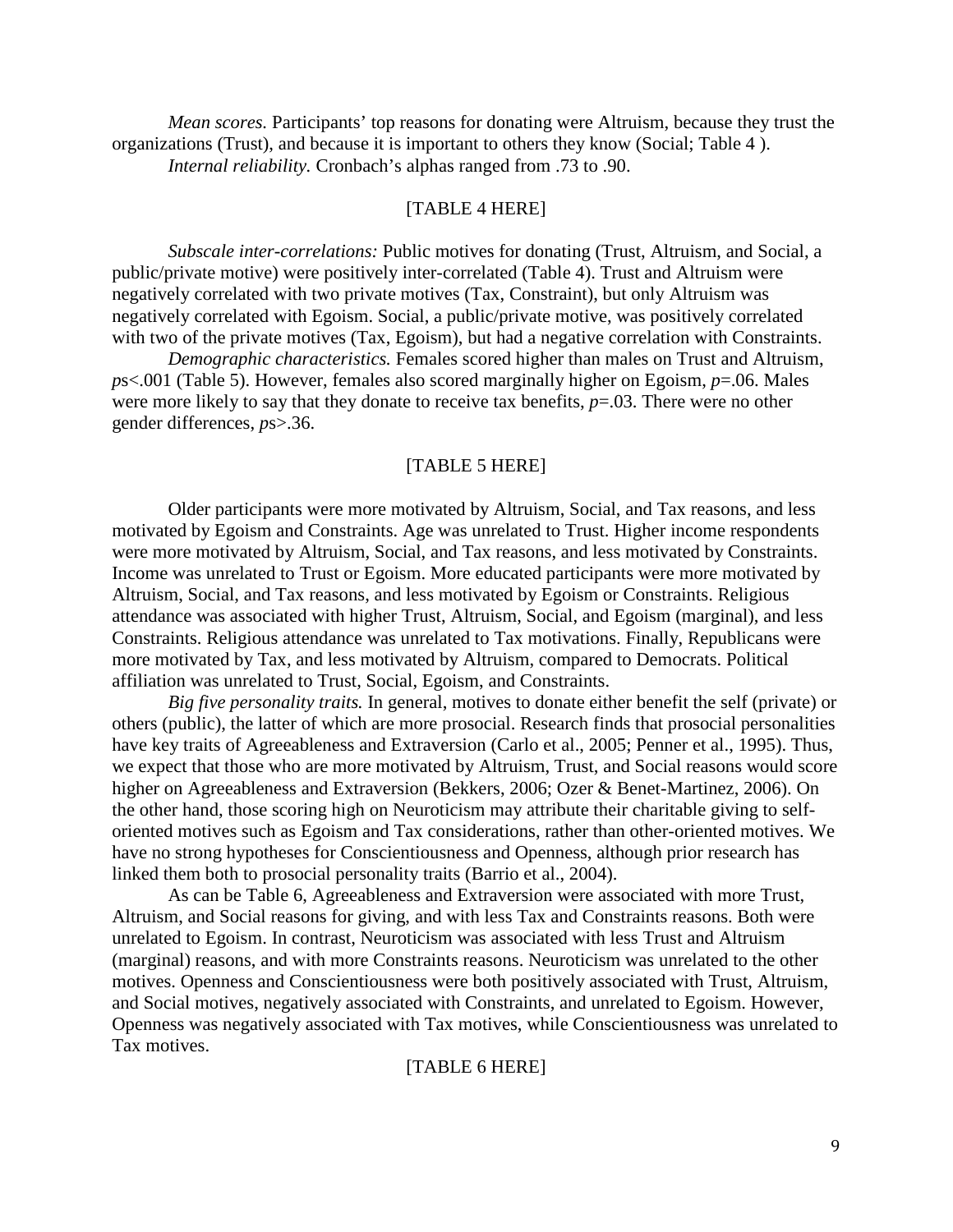*Social desirability.* We expected that more socially desirability individuals would be more likely to report motives that conform to social norms such as Altruism, Trust, and Social motives, and less likely to admit to being motivated by Egoism or Tax considerations. However, studies examining whether social desirability potentially inflated the reporting of charitable giving did not find any such relationship (Jackson et al., 1995).

As seen in Table 6, social desirability was associated with more public benefit motives (Trust, Altruism, Social), and less Constraints. However, it was unrelated to Tax or Egoism motives, suggesting that these two motives are surprisingly robust to social desirability concerns.

*Empathy and prosocial behaviors.* Perspective Taking and Empathic Concern are closely related but measure different aspects of empathy—the cognitive and emotional aspects, respectively as seen in Table 7. Both of these are components of an altruistic personality (Penner et al., 1995) and both predict more charitable donations (Bekkers, 2006). Hence, we expect that higher empathy will be associated with more other-oriented motives and less self-oriented motives. Indeed, Table 7 shows that Empathic Concern and Perspective Taking were both positively associated with more Trust, Altruism, and Social motives, and negatively associated with Tax and Constraints motives. However, Empathic Concern was marginally negatively associated with Egoism, while Perspective Taking was unrelated to Egoism. The empathy measure had other dimensions (Davis, 1983), with the literature being less clear on how these might correlate with motives for donating. However, since Fantasy involves an imaginative engagement with fictional characters that parallels taking the perspective of real people, perhaps Fantasy would be associated with other-oriented motives. Indeed, Fantasy was positively related to Trust and Altruism, and negatively related to Tax motives. Fantasy was unrelated to Social or Egoism motives. Additionally, Fantasy was positively related to Constraints.

A more self-oriented dimension on the Interpersonal Reactivity Index is Personal Distress, which involves feeling overwhelmed by others' negative experiences. Given its inherent self-focus, we expected that it might positively relate to the more self-oriented motives. Indeed, Personal Distress was associated with more Egoism and Constraints motives, and less Trust motives. It was unrelated to Altruism, Social, and Tax motives.

## [TABLE 7 HERE]

Regarding the Prosocial Behaviors Scale, it is reasonable to expect that those selfreporting more frequent prosocial behaviors may also score high on other-oriented motives. Yet just because someone is helpful does not mean that their motives are purely other-oriented. As seen in Table 7, Prosocial Behaviors were indeed associated with more Trust (marginal), Altruism, Social, and marginally less Constraints motives, but they were also associated with Egoism motives. Prosocial Behaviors were unrelated to Tax motives.

*Motives for volunteering and motives for donating.* We expected and found some overlap between motives for volunteering and motives for donating (Table 8). The Value (or Altruism) motive for volunteering was positively associated with Trust, Altruism, Social motives for donating, but negatively associated with Tax and Constraints motives. It was unrelated to Egoism.

## [TABLE 8 HERE]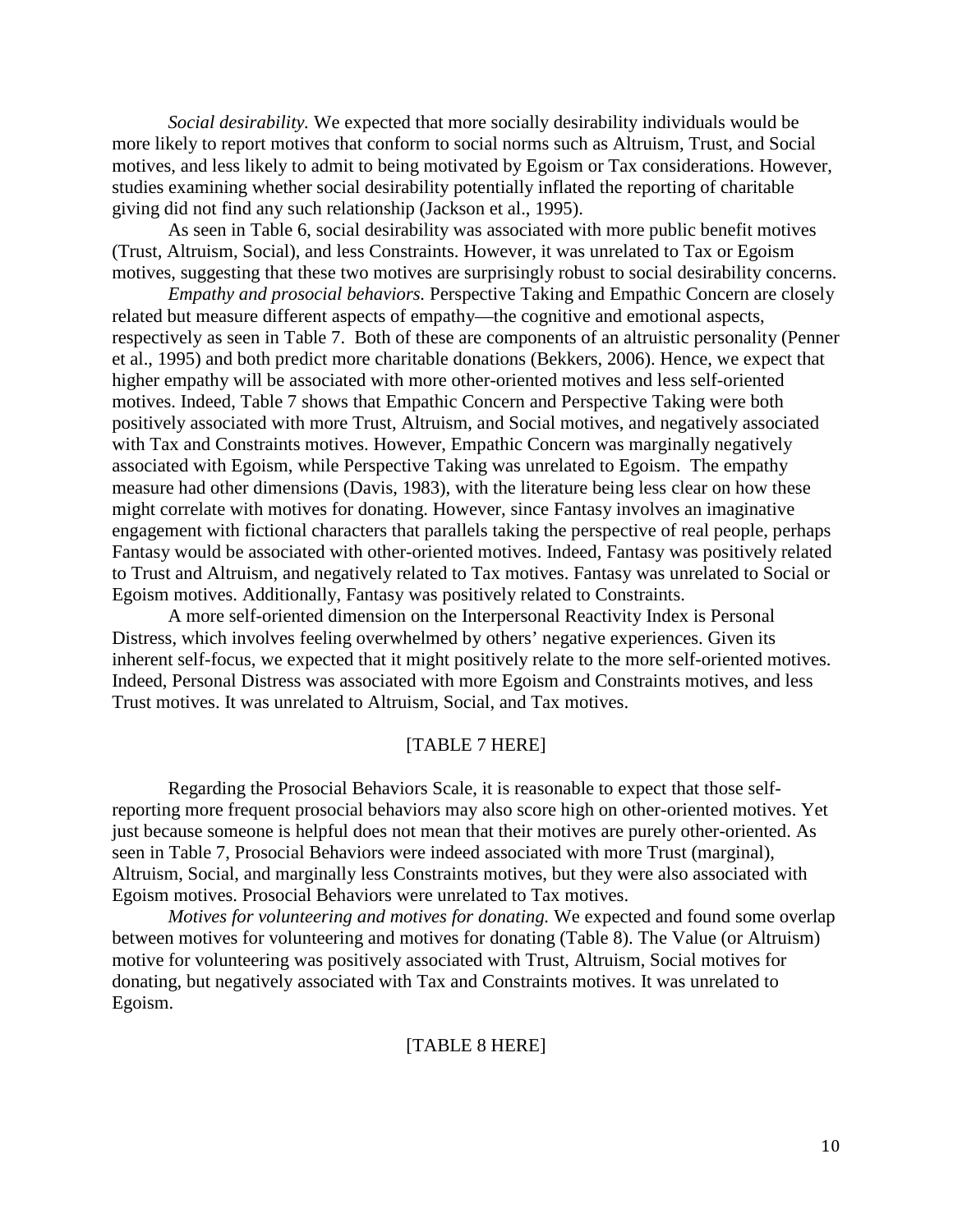Participants with more Social motives for volunteering had more Trust, Altruism, Social, and Egoism motives for donating, but were less motivated by Constraints when donating. Social motives for volunteering were unrelated to Tax motives for donating. Participants with more Understanding motives for volunteering had more Trust, Altruism, Social, Egoism motives for donating, but were less motivated by Tax and Constraints in their donating. Those with more Protective motives for volunteering had higher Trust (marginal), Altruism, Social, Egoism, and Constraints motives for donating. Protective motives for volunteering were unrelated to Tax motives for donating. Career motives for volunteering were associated with more Egoism and Constraints, but unrelated to the other donor motives. Enhancement motives for volunteering were associated with more Trust, Altruism, Social, and Egoism motives for donating, but were unrelated to Tax and Constraints motives for donating.

## **Study 1 Discussion**

Study 1 developed and provided some initial reliability and validity evidence for the Motives to Donate scale. An Exploratory Factor Analysis, followed by a Parallel Analysis, uncovered six key psychological motives for donating to charities. The top reasons that participants donated were for altruistic reasons, because they trust the organizations, and because others they know care about donating. The private benefit reasons were less important to participants (i.e. egoism, financial constraints, and tax credits). The Cronbach's alphas for each subscale indicated adequate internal reliability, especially considering that each subscale was based on only three items.

The inter-correlations between the subscales generally supported the distinction between public and private motives for donating, except that Social motives were correlated with both public and private motives. Future researchers should be aware that people of different genders, ages, incomes, education levels, religious participation levels, and political beliefs have different motives for giving (Table 5). That way, when they design their studies, they can be mindful to plan for such differences. They should also be aware that some subscales are associated with social desirability, and should consider adjusting for social desirability in their analyses (Table 6).

In terms of the Big 5 personality traits, more Neurotic participants were the only ones who had more private-benefits, and less public-benefits, motives for donating. In general, the other four traits (Openness, Extraversion, Conscientiousness, Agreeableness) showed the reverse pattern: with a tendency toward more public-benefits, and less private-benefits, motives for donating (Table 6).

The correlations between motives for donating and empathy supported our scale's construct validity, with the general finding that the other-oriented empathy subscales (Empathic Concern, Perspective Taking) were associated with more public-benefits, and less privatebenefits, motives for donating (Table 7). Personal Distress—the more self-oriented subscale was associated with more private-benefits motives for donating. Interestingly, the Prosocial Behaviors Scale was associated with *both* public-benefit and private-benefit motives, which is not surprising, since behavior can be motivated by many different things.

Finally, there were interesting overlaps between motives for volunteering and motives for donating (Table 8). The strongest correlation with Values motives for volunteering was its counterpart, Altruism motives for donating, suggesting a strong personality aspect to different types of prosocial behaviors. In other words, more altruistic motives may generalize across various helping and giving contexts. Similarly, the strongest correlation with Social motives for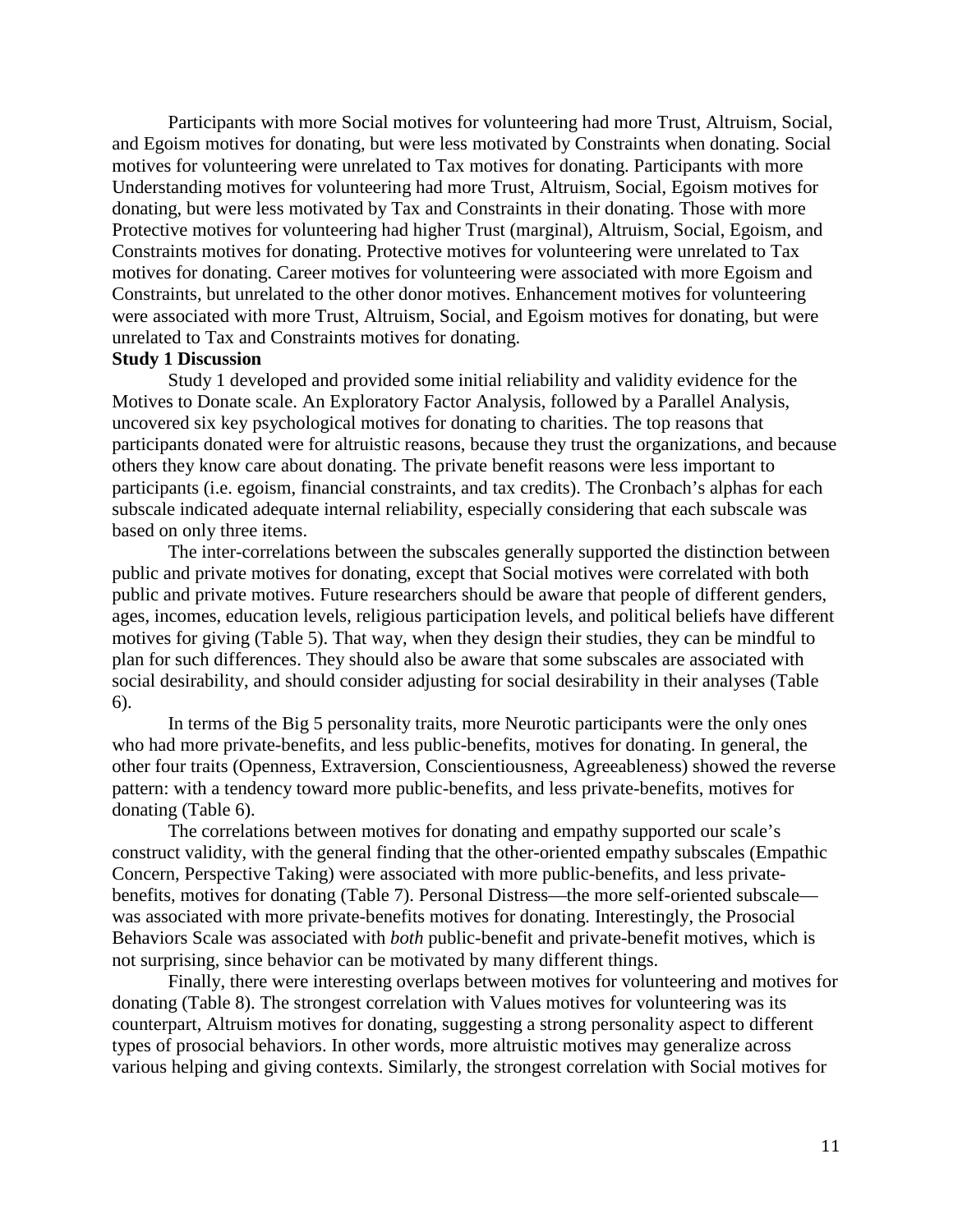volunteering was Social motives for donating, again suggesting that people may have consistent motivations across different domains of giving and helping.

In terms of Understanding motives for volunteering, there was no related motive for giving, since people do not typically give money in order to learn more about a charitable organization. Interestingly, the strongest correlation with Understanding motives for volunteering was Altruism motives for donating. Regarding the more private-benefit motives for volunteering (Protective, Career, Enhancement), the strongest correlations were with Egoism donor motives (Table 8), which again supports our scale's construct validity.

#### **Study 2 Method**

In Study 2, we tested the Motives to Donate scale for internal reliability with a different participant sample, and conducted a test and retest to examine its stability over time.

**Participants**. Participants were 130 students from the University of Michigan and the University of Pennsylvania. Twenty-six did not complete the second questionnaire, thus leaving a final sample size of 104 (18% male; 71% Caucasian; Mean age=24.6).

**Procedure and Measures.** After providing demographic information, participants completed the Motives to Donate scale during two separate sessions, separated by 2 weeks. **Study 2 Result**s

*Mean scores.* The analyses only included respondents who had made at least one donation in the past  $(N=101)$ . As in Study 1, participants' top reasons for donating were Altruism, because they trust the organizations (Trust), and because it is important to others they know (Social; Table 9).

*Internal reliability.* Cronbach's alphas ranged from .65 to .90 at Time 1, and from .64 to .92 at Time 2 (Table 9).

*Test-retest reliability.* Test-retest reliabilities were strongly positive (Table 9): Trust: *r*=.75, Altruism: *r*=.74, Social: *r*=.80, Tax: *r*=.76, Egoism: *r*=.67, and Constraints: *r*=.77, all ps  $< 0.001$ .

### [TABLE 9 HERE]

#### **Study 2 Discussion**

The top reasons that participants donated were altruism, because they trust the organizations, and because others they know care about donating. The Cronbach's alphas were adequate, especially considering that each subscale was based on only 3 items. The test-retest reliabilities for the six subscales indicated reasonable stability across time.

#### **General Discussion**

Across two studies, we developed and validated the Motives to Donate scale. Starting with a pool of 54 items, our factor analysis narrowed these down to six factors with 18 items. We recognize that this scale does not include all possible motives for donating. However, the Motives to Donate Scale is the most comprehensive and rigorously tested scale that exists so far, designed to test the most psychologically central motives that people donate to charity. It is possible that future versions of this scale will uncover additional motives, but it is also possible that additional motives that we believe are important may not make it through the rigorous factor selection process. This would indicate that although these motives certainly exist for some people and in some situations, they are not central to most people's decision making most of the time.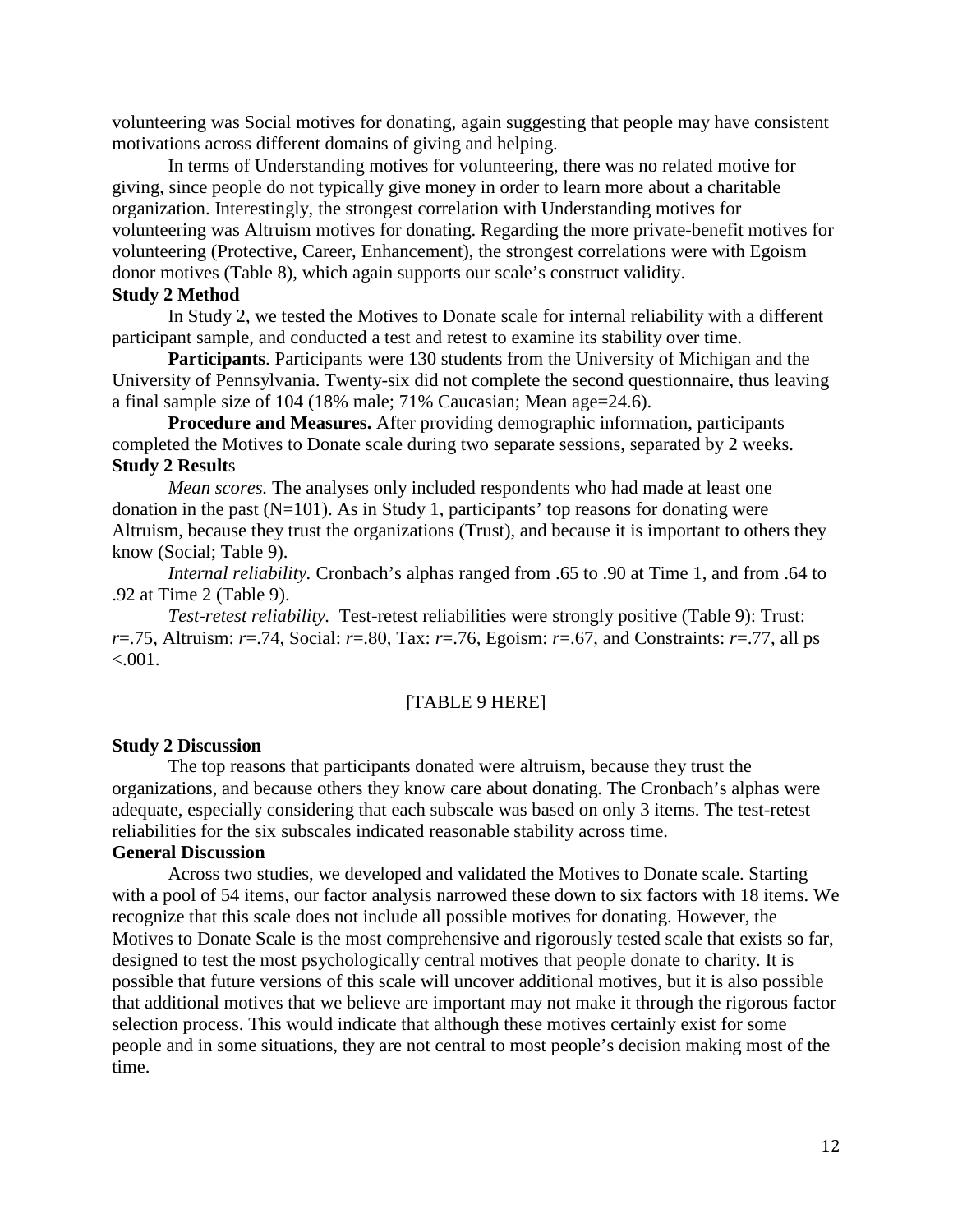The Motives to Donate scale has reasonable psychometric properties, with adequate internal reliability and high test-retest reliability. The inter-correlations between the subscales support the distinction between more public (Trust, Altruism) versus more private benefits (Tax, Egoism, Constraints). Social motives for donating appear to be both a public and a private benefit. Participants' most important reasons for donating were Altruism and Trust. Thus, concerns for public benefits are primary drivers of people's self-reported motivations to give.

The subscales were correlated with both demographic factors (Table 5) and social desirability (Table 6). Thus, future researchers should consider the role of these variables in their research questions. In particular, we recommend that researchers measure social desirability in their studies to rule out this confound. The Motives to Donate subscales also correlated in predictable ways with personality traits, empathy, prosocial behavior, and motives to volunteer (Tables 5-8). This demonstrates the scale's construct validity. Taken together, this scale is the most comprehensive validated measure of people's motives for donating to charities.

# *Motives to Donate:* **Relation to Theory**

The *Motives to Donate* scale includes six factors, reaffirming findings in the literature that the motives to donate are multifaceted (Sargeant & Woodliffe, 2007). Although some motives are more dominant than others (Table, 4), multiple motives may be in play when donors contemplate their donations. The demographic (Table 5) and personality trait correlations (Table 6) find that different people donate for different reasons. It is also likely that different motives are more or less salient in different contexts (e.g. local versus international) and when donating for different purposes (e.g. alumni versus medical research). Yet the high test-retest correlations and overlapping motives between donating and volunteering suggest that there may be some consistent individual differences in people's motives to give, even if these motives can be situation-dependent.

We next relate these motives to the theoretical model presented in the introduction. The factor analysis revealed six separate motives for giving: **T**rust, **A**ltruism, **S**ocial, **T**ax benefits, **E**goism, and **C**onstraints. The order of these dimensions does not signify their salience, but simply signify a mnemonic aid: **TASTE** for **C**harity.

#### **Trust**

Since this motive involves donors wishing to see donations properly used by charitable organizations for the public good (Bekkers, 2003), the trust motive is categorized as publicbenefit. The items are: "*My image of charitable organizations is positive*," "*Many charitable organizations are dishonest*" (reverse-coded), and "*Much of the money donated to charities is wasted*" (reverse-coded).

#### **Altruism**

It has long been recognized that charitable giving can be motivated by the altruistic impulses of givers, and this motive is highly prevalent in the literature (Ribar & Wilhelm, 2002). These are easily categorized as public benefits. The items are: "*I give because I am concerned about those less fortunate than myself*," "*People should be willing to help others who are less fortunate*," "*I donate because I feel compassion toward people in need*." **Social** 

Individuals are motivated to donate for social reasons such as being part of a social network (Schervish & Havens, 1997). These benefits are non-monetary private benefits accruing to donors. However, supporting causes that one's friends support also shows concern for public benefits. Hence in this case, social motives are overlapped between public and private benefits. The items are: "*Others with whom I am close place a high value on donating to charities*,"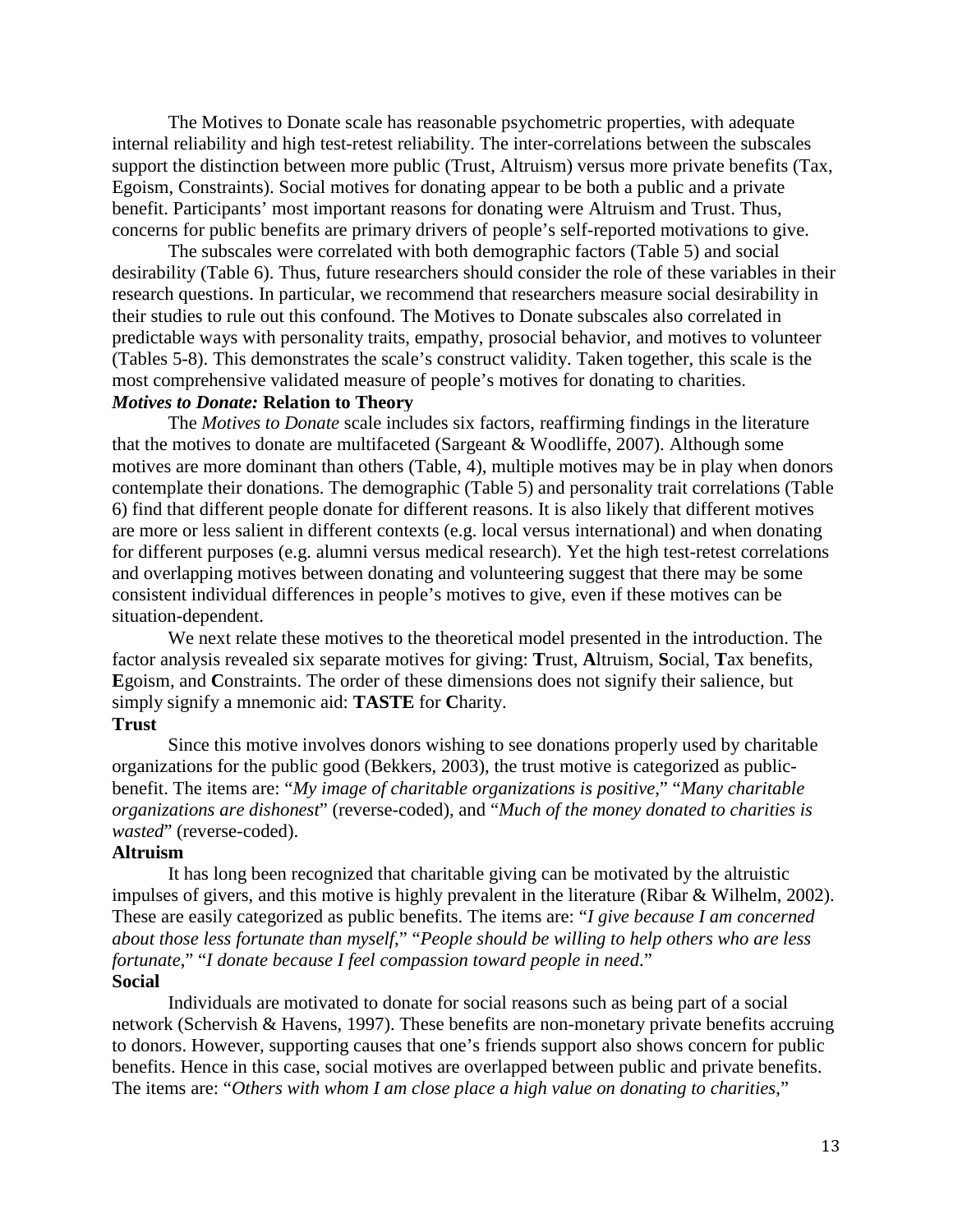"*People I know share an interest in financially supporting charitable organizations*," and "*My friends donate to charities*."

# **Tax benefits**

A clear monetary benefit in the U.S. and many other countries is the tax implication of making contributions to registered charities. Tax reductions to donors effectively decrease the price of making donations, a monetary private benefit to donors. Although our studies concur with prior research finding that tax benefits are not the primary reason for donating (Steinberg, 1990), research has found that donors are influenced when the price to donate decreases (Auten, Sieg, & Clotfelter, 2002; Karlan & List, 2006). The items are: "*Donating to charity helps me save on my income taxes*," "*Giving money to charities enables me to reduce my income taxes*," and "*I donate because I receive a tax credit for charitable contributions*." **Egoism**

# Recent studies in neural responses to donations reveals that egoistic and altruistic impulses co-exist and can motivate giving (Harbaugh, Mayr, & Burghart, 2007). For example, donors often enhance and signal their reputations by making visible or public donations (Glazer & Konrad, 1996; Harbaugh, 1998). Some may also give to experience good feelings about themselves (Andreoni, 1990). The items in our scale are: "*Contributing money to charities enables me to obtain recognition*," "*Giving to charities makes me feel powerful*," and "*I donate money to charities because it makes me feel needed*."

### **Constraints**

In examining motives that negatively influence donations, financial constraints are important. Prior research on attitudes towards money finds that financial constraints are important in general when thinking about money (Furnham, 1984). While modeling charitable behavior, donor's income can be seen as a budget constraint (Duncan, 1999). Indeed, the most common reason given for not donating is not having money to spare (Low, Butt, Ellis, & Smith, 2007). Since this barrier to donating is in donors' personal sphere, it is classified as a private motive. The items are: "*Donating money to charities would interfere with me meeting my own financial obligations*," "*Even if I wanted to donate money to charities, I could not financially afford it*," and "*Donating money to charities provides too much of a financial strain on me*." **Strengths, Limitations, and Future directions**

This paper develops and provides initial validation for the Motives to Donate scale, which is among the most comprehensive extant scale of donor motivations. The scale has theoretical grounding, and empirical support for its reliability and validity.

However, some limitations exist. For example, donors' motives may depend on the context in which donations are being made. Individuals may weigh altruistic benefits more highly when donating to their church, but weigh social benefits higher when donating to their university, and weigh tax benefits higher near the end of the fiscal year. Future research can explore the extent to which these motives depend upon the situation or the type of organization. In addition, further research is required to test if such motives are valid in different countries, since they may embody cultural specificities that, for now, remain untested.

Future research should also examine the scale properties within nationally representative samples of Americans, in order to increase its external validity. Although Study 1 included a broad group of students and adults, both studies used convenience samples that were majority female and did not reflect other core demographic characteristics in the US. Moreover, our initial validation efforts only included self-report measures, and only asked participants whether they donated, rather than how much. Future studies should examine how these motives differentially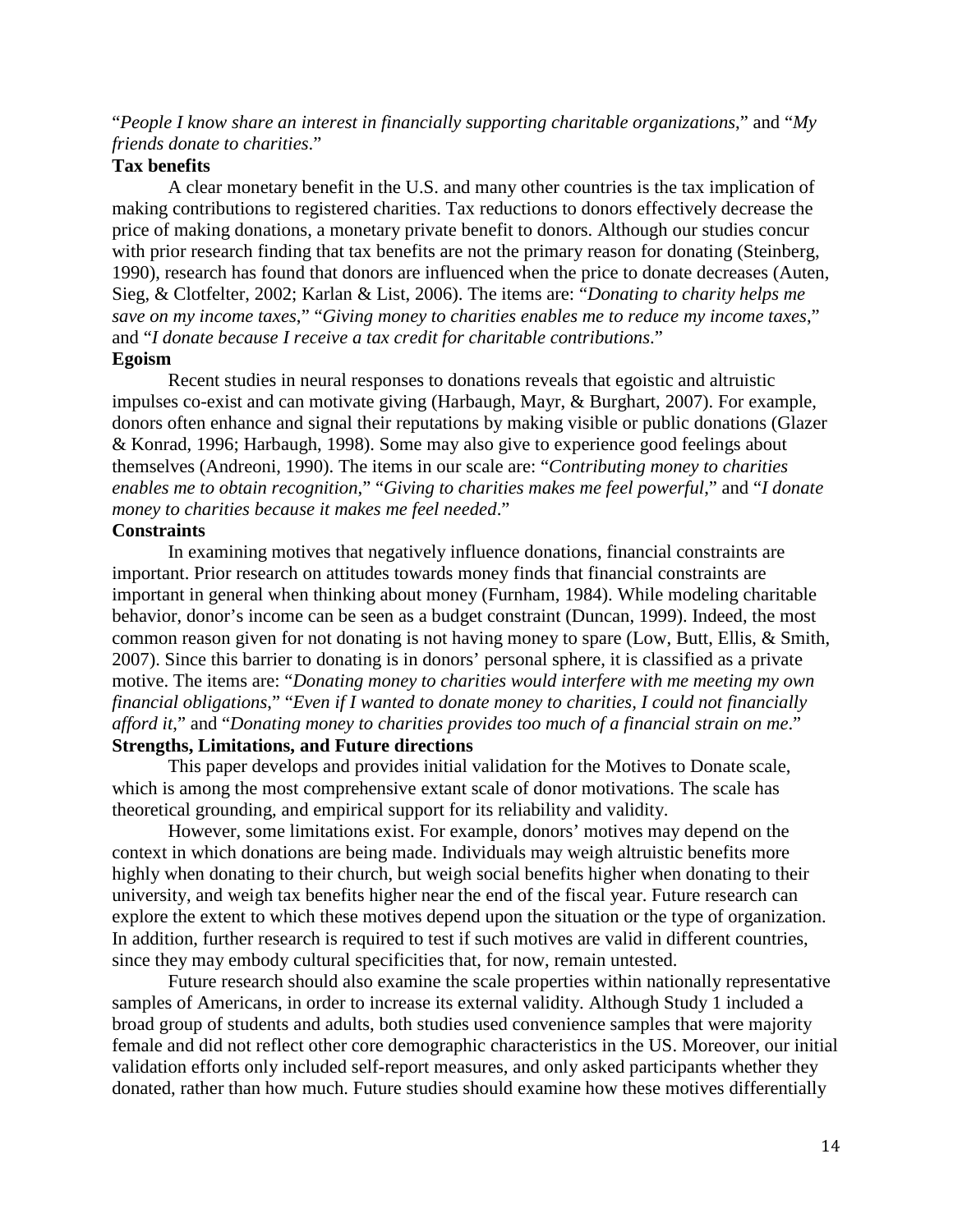predict the amount of actual donation behaviors.

Another limitation is that although this is the most comprehensive scale to date, it is not necessarily all encompassing. We did not directly assess all possible donor motives in the current scale. For example, in the United States the most common recipients of charitable donations are religious organizations (List, 2011). The current version of the scale did not directly ask people whether they gave for religious reasons. This is because the scale was meant to apply to all donors, and not all donors are religious. Religiosity has been decreasing over time in the US, with fewer Americans identifying with a religion or attending religious services (Funk & Smith, 2012). However, studying religious people's motives for giving is an important topic for future research.

Another motive that was not directly assessed in the current paper is reciprocity or gratitude. People often donate in order to "give back" to their communities, or because they have been the recipient of help. For example, parents who at one point stayed at the Ronald McDonald House when their child was ill may donate to this organization in the future in gratitude. In addition, people may donate in the expectation that they may need these services in the future. It is unclear whether items related to reciprocity would load as an independent factor or would load on other factors (Altruism, Social), but future studies can clarify this question.

One major trigger for making charitable donations is simply being asked to give (Schervish & Havens, 1997). However, we did not see this as a psychological motive per say. This is partly because it seems qualitatively different from the other motives since the trigger to give comes from outside individual givers and their perceptions.

Finally, some research has found that charitable donations are associated with increased well-being (see Konrath, 2016). This scale can be used to help determine whether these implications of giving depend upon one's motivation to give. Indeed, some prior research suggests that different motives for volunteering have different implications for volunteers' health and well-being (Konrath et al., 2012; Stukas et al., 2014).

Future researchers should continue to extend and validate this scale. They can do so by first adding new motives and items that were not included in the current scale to see whether these emerge as psychologically central motives. In addition, future researchers should conduct studies of the scale's discriminant validity by examining how the Motives to Donate scale compares to other currently available scales. However, since some of the prior scales are intended for specific contexts (e.g. donations to medical research, conspicuous donations), these future studies would need to also take place within these specific contexts. One of the strengths of the Motives to Donate scale is that it is general and can be applied to donors of various kinds who donate to a variety of recipient nonprofit organizations.

For now, the Motives to Donate scale remains the most comprehensive scale of general donor motivations available. For researchers, this comprehensive scale can be used across a variety of nonprofit and donor contexts. It helps us to better understand how general motives for donating may change over time, context, or population, and how they may predict donor behaviors.

As for practitioners, they may fundraise for multiple causes, both within the same organization, or across different organizations. There are hundreds of charitable causes, and it would be impossible to separately develop scales for each of them. This scale assessing general motives to donate can help fundraisers of all kinds to delineate their donor base, and structure their fundraising appeals accordingly. If they better understand the most important reasons that their donors give, it would allow them to personalize their appeals to match the donors' motives.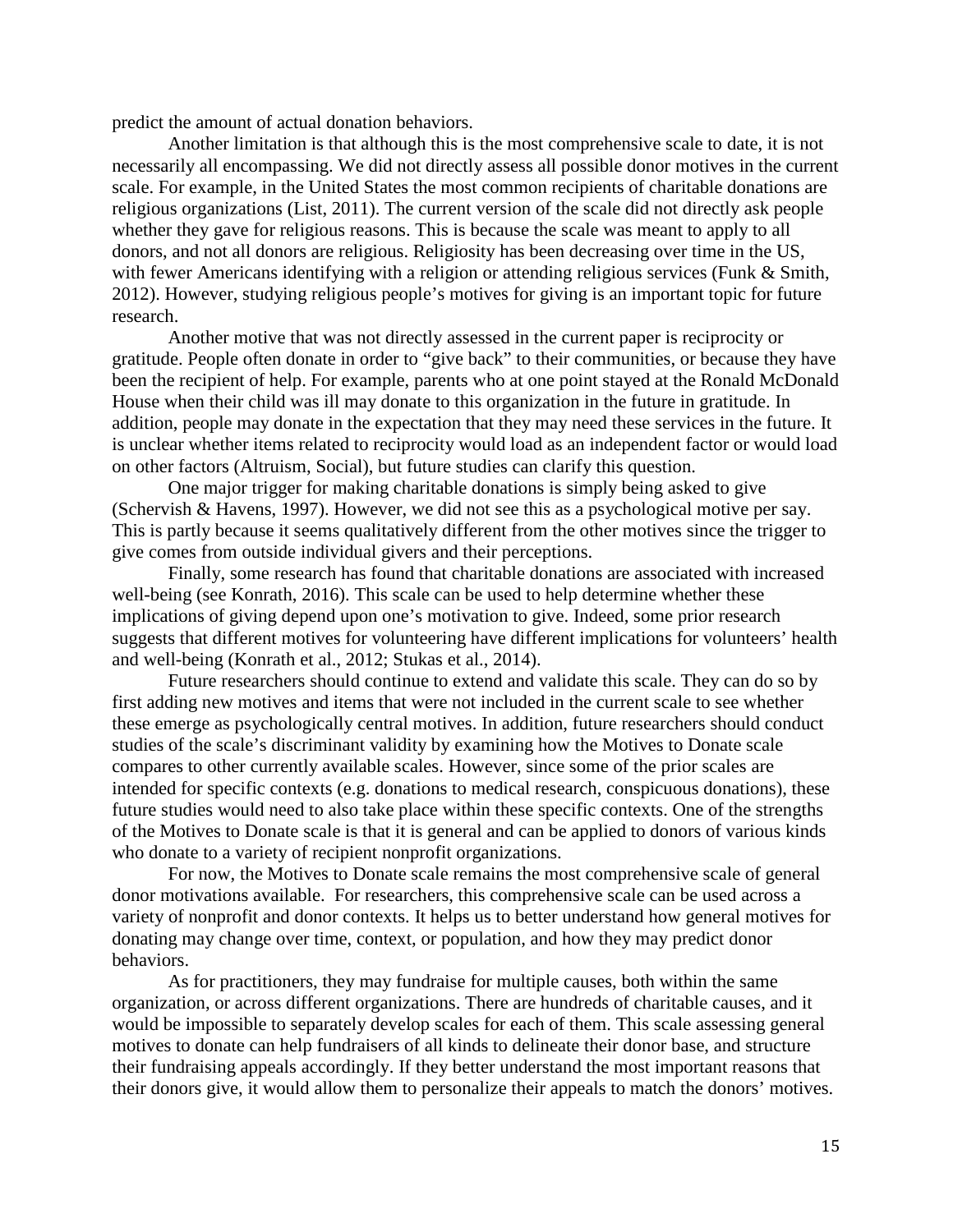| Supplemental Material                                         |
|---------------------------------------------------------------|
| Appendix A: Items Corresponding to the Theories of Donations: |
| <b>Adapted</b> from Existing Sources as Indicated             |

| <b>Transferrate</b> from Experience as marched                                                                               |                                                                                        |
|------------------------------------------------------------------------------------------------------------------------------|----------------------------------------------------------------------------------------|
| <b>ALTRUISM</b>                                                                                                              | Source                                                                                 |
| I give because I am concerned about those less fortunate than myself.                                                        | Bekkers et al, 2016; Bekkers & Wiepking, 2011                                          |
| People should be willing to help others who are less fortunate.                                                              | Bekkers et al, 2016; Webb et al, 2000.                                                 |
| I donate because I feel compassion toward people in need.                                                                    | Bekkers et al, 2013; Bekkers & Wiepking, 2011                                          |
| Helping troubled people with their problems is very important.                                                               | Webb et al., 2000.                                                                     |
| It is important to give money to charities to help others.                                                                   | Bekkers et al, 2016; Bekkers & Wiepking, 2011                                          |
| I donate money to charity simply to aid those in need.                                                                       | Green & Webb 1997                                                                      |
| People should be more charitable towards others in society.                                                                  | Clary & Synder, 1999; Webb et al., 2000.<br>Sargeant, et al., 2006; Webb et al., 2000. |
| People in need should receive support from others.<br>One of the greatest satisfactions in life comes from giving to others. | Bekkers et al, 2016; Bekkers & Wiepking, 2011                                          |
| I can help to make a difference in someone's life.                                                                           | Bennett, 2003.                                                                         |
| I give in order to do something for a cause that is important to me.                                                         | Bekkers & Wiepking, 2011                                                               |
| Donating money to charities enables me to be kind to the needy.                                                              | Clary & Synder, 1999; Green & Webb 1997.                                               |
| Giving money to support good causes gives me a sense of self fulfillment.                                                    | Green & Webb 1997.                                                                     |
| I am genuinely concerned about the particular recipient group I am                                                           | Bekkers & Wiepking, 2011                                                               |
| donating to.                                                                                                                 |                                                                                        |
| <b>TRUST/EFFICACY</b>                                                                                                        |                                                                                        |
| Charities do a good thing for the community.                                                                                 | Green & Webb 1997.                                                                     |
| Charity organizations perform a useful function for society.                                                                 | Webb et al., 2000.                                                                     |
| The money given to charities goes for good causes                                                                            | Bekkers et al, 2016; Bekkers & Wiepking, 2011                                          |
| My image of charitable organizations is positive.                                                                            | Bekkers et al, 2016; Bekkers & Wiepking, 2011                                          |
| Much of the money donated to charities is wasted.                                                                            | Bennett, 2003; Webb et al., 2000.                                                      |
| I donate to charities to receive informative publications.                                                                   | Green & Webb 1997; Sargeant, et al., 2006.                                             |
| Charitable organizations have been quite successful in helping the needy.                                                    | Bennett, 2003; Webb et al., 2000.                                                      |
| Many charitable organizations are dishonest.                                                                                 | Furnham, 1995; Webb et al., 2000.                                                      |
|                                                                                                                              |                                                                                        |
| <b>EGOISM</b>                                                                                                                |                                                                                        |
| It is a pleasure to give money to charities.                                                                                 | Green & Webb 1997                                                                      |
| Giving to charities enhances my self-esteem                                                                                  | Bekkers & Wiepking, 2011                                                               |
| Giving money to support good causes gives me a sense of self-fulfillment.                                                    | Grace & Griffin, 2009.                                                                 |
| When I give to charities, I feel more connected to my community.                                                             | Bekkers & Wiepking, 2011                                                               |
| Giving to charities makes me feel powerful.                                                                                  | Grace & Griffin, 2009                                                                  |
| I donate money to charities because it makes me feel needed.                                                                 | Green & Webb 1997; Bekkers & Wiepking, 2011                                            |
| Donating to charities makes me feel important.                                                                               | Bekkers & Wiepking, 2011                                                               |
| Donating to charities enables me to seek repentance and forgiveness for                                                      | Green & Webb 1997 Furnham, 1995.                                                       |
| my sins or wrongdoings.                                                                                                      |                                                                                        |
| No matter how bad I've been feeling, donating to charities helps me forget                                                   | Bekkers & Wiepking, 2011                                                               |
| about it.                                                                                                                    |                                                                                        |
| Giving to charities makes me feel better about myself.                                                                       | Clary & Synder, 1999; Furnham, 1995.                                                   |
| Giving to charities helps me escape from my own troubles.                                                                    | Clary & Synder, 1999; Bekkers & Wiepking, 2011                                         |
| It makes me feel connected to people I care about.                                                                           | Dawson, 1988                                                                           |
| Sometimes I find myself donating to charities to gain social prestige.                                                       | Bekkers & Wiepking, 2011                                                               |
| Contributing money to charities enables me to obtain recognition.                                                            | Sargeant, et al., 2006, Green & Webb 1997 Grace &<br>Griffin, 2009                     |
| I donate to charities because I enjoy it when other people see me in a                                                       | Bekkers et al, 2016.                                                                   |
| positive light.                                                                                                              |                                                                                        |
| <b>GUILT</b> (negative of Warm Glow)                                                                                         |                                                                                        |
| I often give to charities because I would feel guilty if I didn't.                                                           | Dawson, 1988, Sargeant, et al., 2006, Green &<br>Webb 1997                             |
| Guilt often motivates me to give to charity.                                                                                 | Green & Webb 1997, Dawson, 1988                                                        |
| If I never gave to charities I would feel bad about myself.                                                                  | Green & Webb 1997, Sargeant, et al., 2006;<br>Bekkers & Wiepking, 2011.                |
| I donate to charity because not helping others who are in need makes me                                                      | Green & Webb 1997; Bekkers & Wiepking, 2011                                            |
| feel bad.                                                                                                                    |                                                                                        |
|                                                                                                                              |                                                                                        |
| SOCIAL NORMS/CONDITIONAL COOPERATION<br>Others with whom I am close place a high value on donating to charities.             | Bekkers & Wiepking, 2011                                                               |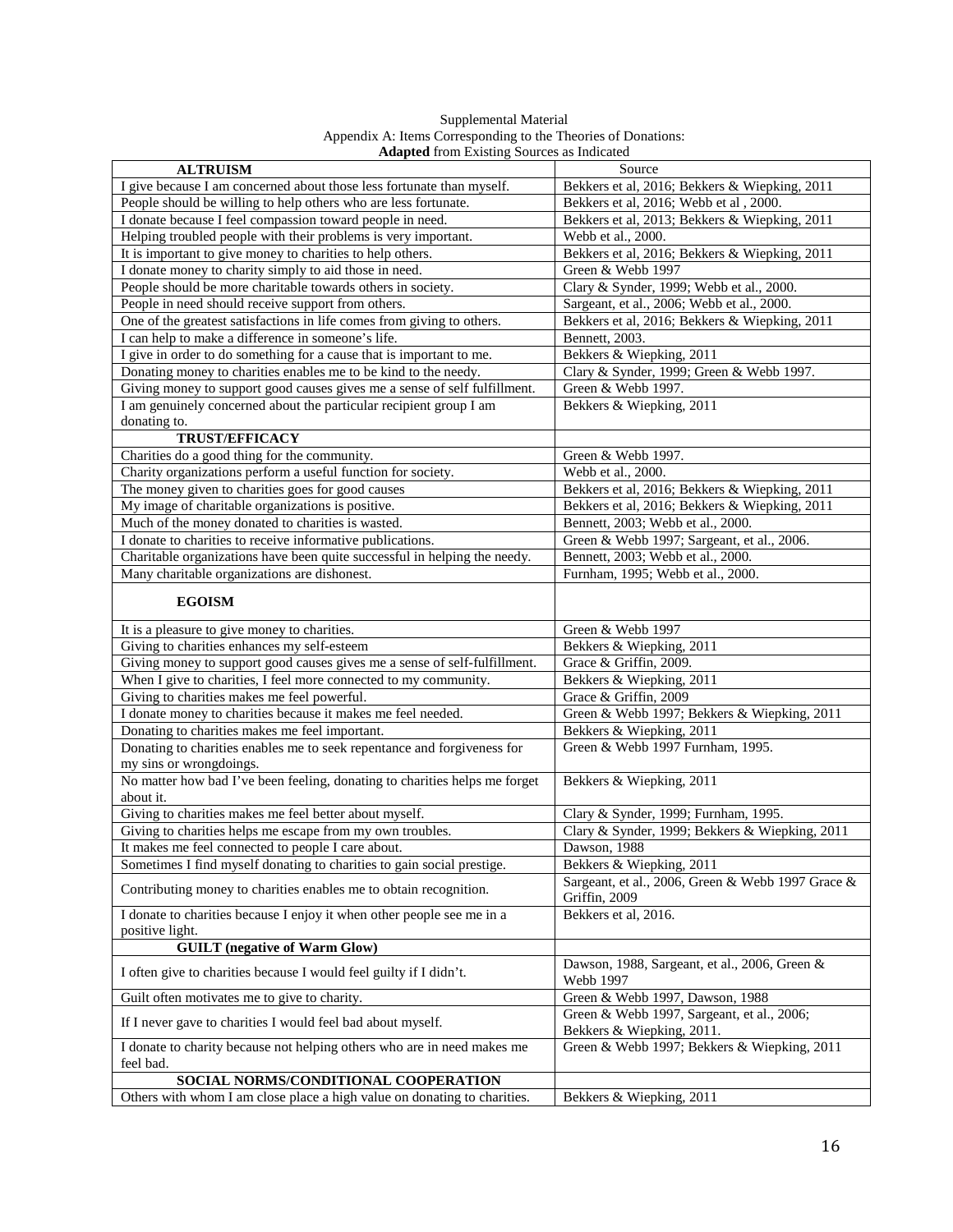| People I know share an interest in financially supporting charitable       | Clary & Synder, 1999; Bekkers & Wiepking, 2011  |
|----------------------------------------------------------------------------|-------------------------------------------------|
| organizations                                                              |                                                 |
| My friends donate to charities.                                            | Bekkers et al, 2016; Bekkers & Wiepking, 2011   |
| Donating to charities is an important activity to the people I know best.  | Bekkers et al, 2016; Dawson, 1988, Bekkers &    |
|                                                                            | Wiepking, 2011                                  |
| People I'm close to want me to make charitable donations.                  | Bekkers et al, 2016; Bekkers & Wiepking, 2011   |
| FISCAL INCENTIVES (TAXES OR CONSTRAINTS)                                   |                                                 |
| Donating to charity helps me save on my income taxes.                      | Furnham, 1995.                                  |
| Giving money to charities enables me to reduce my income taxes.            | Green & Webb 1997; Furnham, 1995.               |
| I donate because I receive a tax credit for charitable contributions.      | Green & Webb 1997; Furnham, 1995.               |
| I donate money to charities to receive the tax deduction.                  | Bekkers et al, 2016; Dawson, 1988, Green & Webb |
|                                                                            | 1997.                                           |
| Donating money to charities provides too much of a financial strain on me. | Green & Webb 1997                               |
| Donating money to charities would interfere with me meeting my own         | Green & Webb 1997                               |
| financial obligations.                                                     |                                                 |
| Even if I wanted to donate money to charities, I could not financially     | Green & Webb 1997                               |
| afford it.                                                                 |                                                 |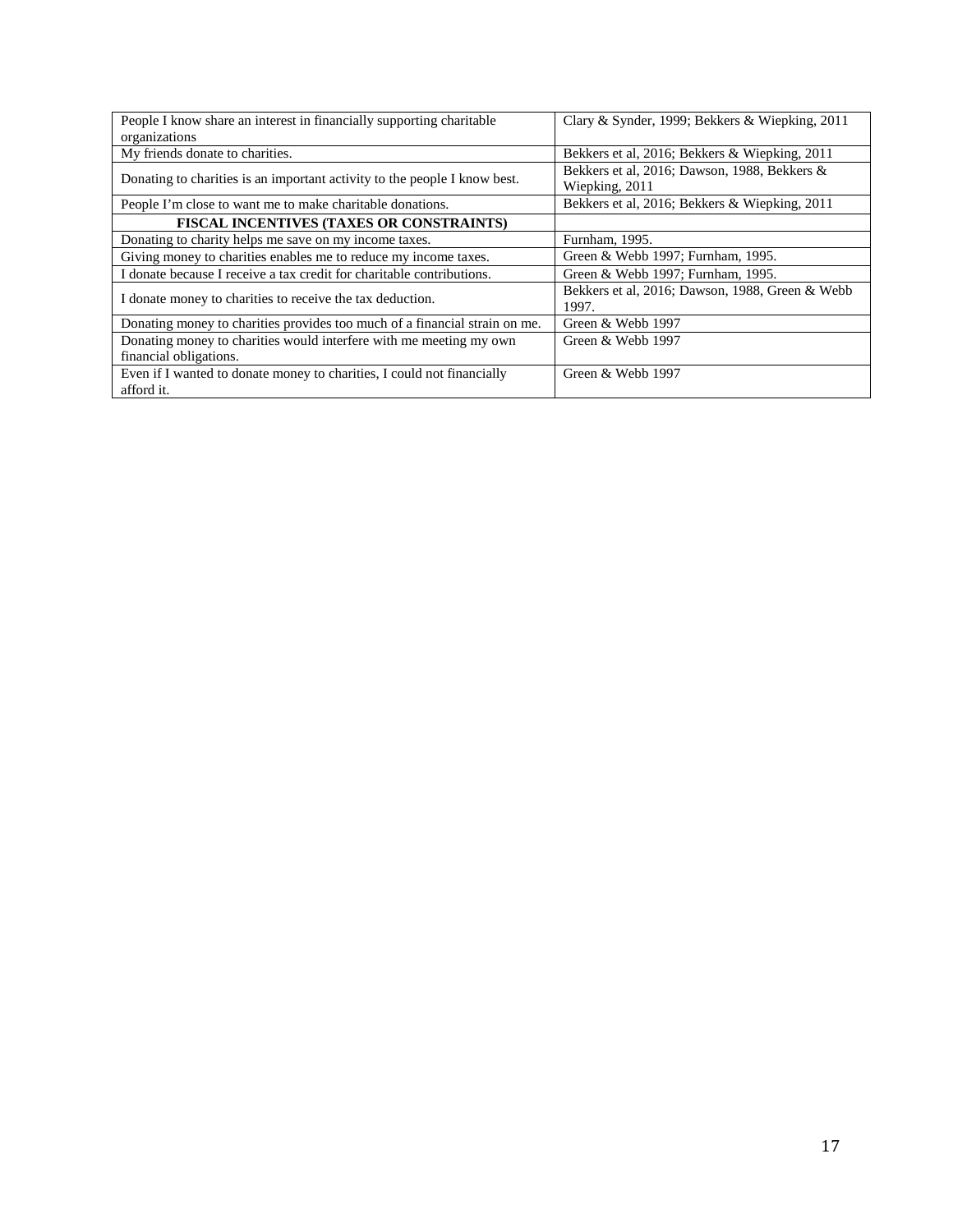#### **References**

- Adloff F. 2016. Approaching philanthropy from a social theory perspective. In *The Routledge Companion to Philanthropy,* ed. T Jung, SD Phillips, J Harrow, pp. 56–71. London: Routledge.
- Andreoni, J. (1989). Giving with impure altruism: Applications to charity and Ricardian equivalence. *Journal of political Economy*, *97*(6), 1447-1458.
- Andreoni, J. (1990). Impure altruism and donations to public goods: A theory of warm-glow giving. *The economic journal*, *100*(401), 464-477.
- Andreoni, J. (1990). Impure altruism and donations to public goods: a theory of warm-glow giving. *The economic journal*, 464-477.
- Auten, G. E., Sieg, H., & Clotfelter, C. T. (2002). Charitable giving, income, and taxes: an analysis of panel data. *American Economic Review*, 371-382.
- Barrio, V. D., Aluja, A., & García, L. F. (2004). Relationship between empathy and the Big Five personality traits in a sample of Spanish adolescents. *Social Behavior and Personality: an international journal*, *32*(7), 677-681.
- Becker, G. S. (1974). A theory of social interactions. *Journal of political economy*, *82*(6), 1063- 1093.
- Bekkers, R. (2003). Trust, accreditation, and philanthropy in the Netherlands. *Nonprofit and Voluntary Sector Quarterly*, *32*(4), 596-615.
- Bekkers, R. (2006). Traditional and health-related philanthropy: The role of resources and personality. *Social Psychology Quarterly*, *69*(4), 349-366.
- Bekkers, R., Boonstoppel, E., & de Wit, A. (2013). Giving in the Netherlands Panel Survey (GINPS).
- Bekkers, R., & Schuyt, T. (2008). And who is your neighbor? Explaining denominational differences in charitable giving and volunteering in the Netherlands. *Review of Religious Research*, 50(1), 74-96.
- Bekkers, R., & Wiepking, P. (2011). A literature review of empirical studies of philanthropy: Eight mechanisms that drive charitable giving. *Nonprofit and Voluntary Sector Quarterly*.
- Bekkers, R., & Wiepking, P. (2011a). A literature review of empirical studies of philanthropy: Eight mechanisms that drive charitable giving. *Nonprofit and Voluntary Sector Quarterly*, 40 (5), 924-973.
- Bekkers, R., & Wiepking, P. (2011b). Testing Mechanisms for Philanthropic Behaviour. *International Journal of Nonprofit and Voluntary Sector Marketing*, 16(4), 291-297.
- Bekkers, R., & Wiepking, P. (2011c). Who gives? A literature review of predictors of charitable giving part one: religion, education, age and socialisation. *Voluntary Sector Review*, 2(3), 337-365.
- Bennett, R. (2003). Factors underlying the inclination to donate to particular types of charity. *International Journal of Nonprofit and Voluntary Sector Marketing*, *8*(1), 12-29.
- Bentler, P.M., & Bonnet, D.C. (1980). Significance Tests and Goodness of Fit in the Analysis of Covariance Structures, *Psychological Bulletin, 88*, 588-606.
- Bernheim, B. D. (1994). A theory of conformity. *Journal of political Economy*, *102*(5), 841-877.

Browne, M. W., & Cudeck, R. (1993). Alternative ways of assessing model fit. *Sage Focus Editions*, *154*, 136-136.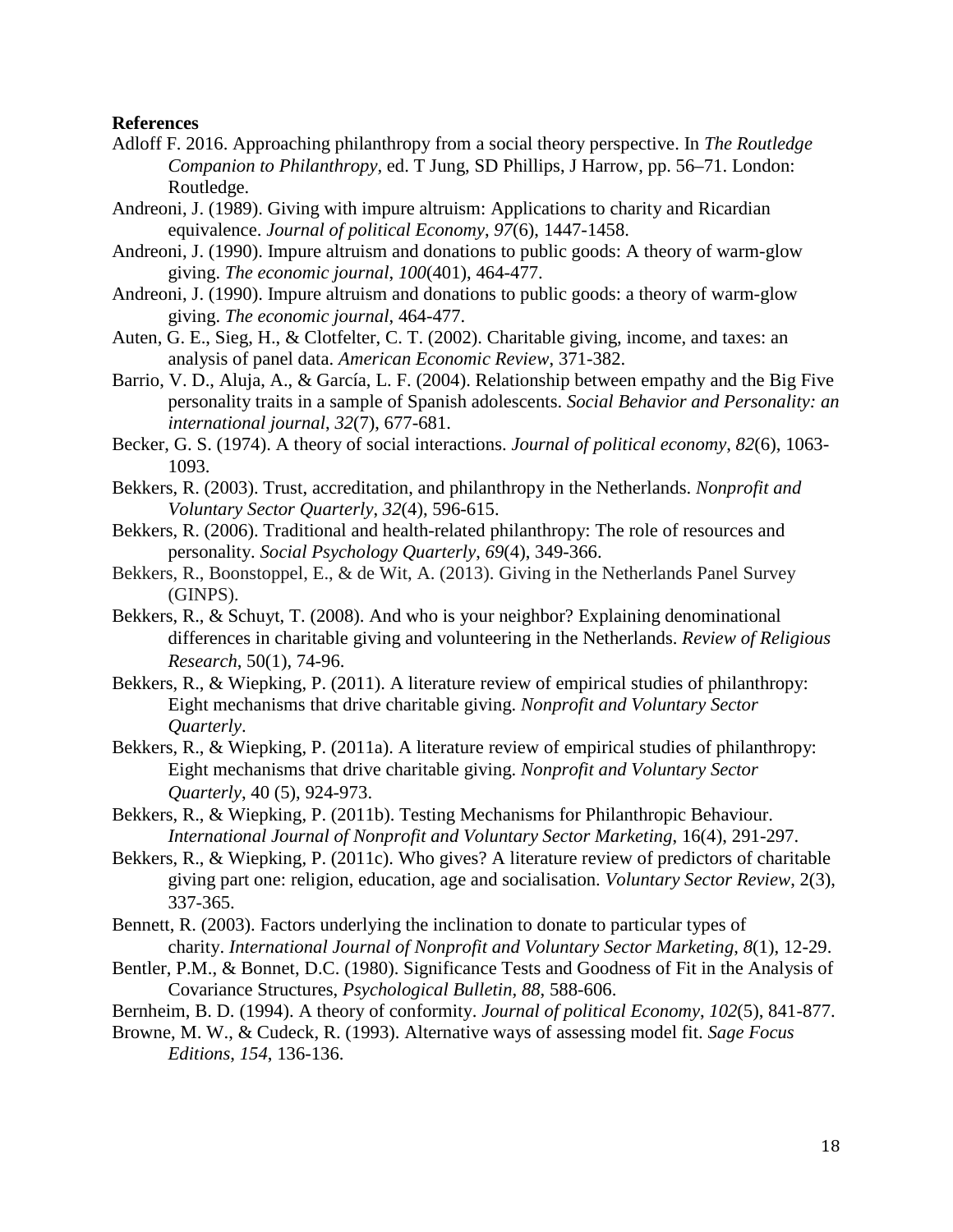- Carlo, G., Okun, M. A., Knight, G. P., & de Guzman, M. R. T. (2005). The interplay of traits and motives on volunteering: Agreeableness, extraversion and prosocial value motivation. *Personality and Individual Differences*, *38*(6), 1293-1305.
- Clary, E. G., & Snyder, M. (1999). The motivations to volunteer theoretical and practical considerations. *Current directions in psychological science*, *8*(5), 156-159.
- Clary, E. G., Snyder, M., Ridge, R. D., Copeland, J., Stukas, A. A., Haugen, J., & Miene, P. (1998). Understanding and assessing the motivations of volunteers: a functional approach. *Journal of personality and social psychology*, *74*(6), 1516-1530.
- Croson, R., Handy, F., & Shang, J. (2009). Keeping up with the Joneses: The relationship of perceived descriptive social norms, social information, and charitable giving. *Nonprofit Management and Leadership*, 19(4), 467-489.
- CSGVP (2015) Canadian Survey of Giving, Volunteering and Participating (CSGVP) Statistics Canada http://www23.statcan.gc.ca/imdb/p2SV.pl?Function=getSurvey&Id=31436
- Davis, M. H. (1983). Measuring individual differences in empathy: Evidence for a multidimensional approach. Journal of Personality and Social Psychology, 44(1), 113- 126.
- Dawson, S. (1988). Four Motivations For Charitable Giving: Implications For Marketing Strategy to Attract Monetary Donations for Medical Research. *Marketing Health Services*, *8*(2), 31.
- Du, L., Qian, L., & Feng, Y. (2014). Influences of altruistic motivation, shared vision, and perceived accessibility on microcharity behavior. *Social Behavior and Personality: an international journal,* 42(10), 1639-1650.
- Duncan, B. (1999). Modeling charitable contributions of time and money. *Journal of Public Economics, 72*(2), 213–242.
- Dunn, E. W., Aknin, L. B., & amp; Norton, M. I. (2014). Prosocial spending and happiness: Using money to benefit others pays off. Current Directions in Psychological *Science*, 23(1), 41-47.
- Elster, J. (2000). Social norms and economic theory. In *Culture and Politics* (pp. 363-380). Palgrave Macmillan US.
- Feldman, N. E. (2010). Time is money: Choosing between charitable activities. *American Economic Journal: Economic Policy, 2*(1), 103–130.
- Fong, C. M. (2007). Evidence from an experiment on charity to welfare recipients: Reciprocity, altruism and the empathic responsiveness hypothesis. *The Economic Journal*, 117(522), 1008-1024
- Frey, B. S., & Meier, S. (2004). Social comparisons and pro-social behavior: Testing" conditional cooperation" in a field experiment. *The American Economic Review*, 94(5), 1717-1722.
- Friedman, L.J., & McGarvie, M.D. (Eds.). (2003). Charity, Philanthropy and Civility in American Society. Cambridge: Cambridge University Press.
- Funk, C., & Smith, G. (2012). "Nones" on the rise: One-in-five adults have no religious affiliation. In *Pew Research Center's Forum on Religion & Public Life*. <http://www.pewforum.org/Unaffiliated/nones-onthe-rise.aspx>
- Furnham, A. (1995). The relationship of personality and intelligence to cognitive learning style and achievement. In *International handbook of personality and intelligence* (pp. 397- 413). Springer US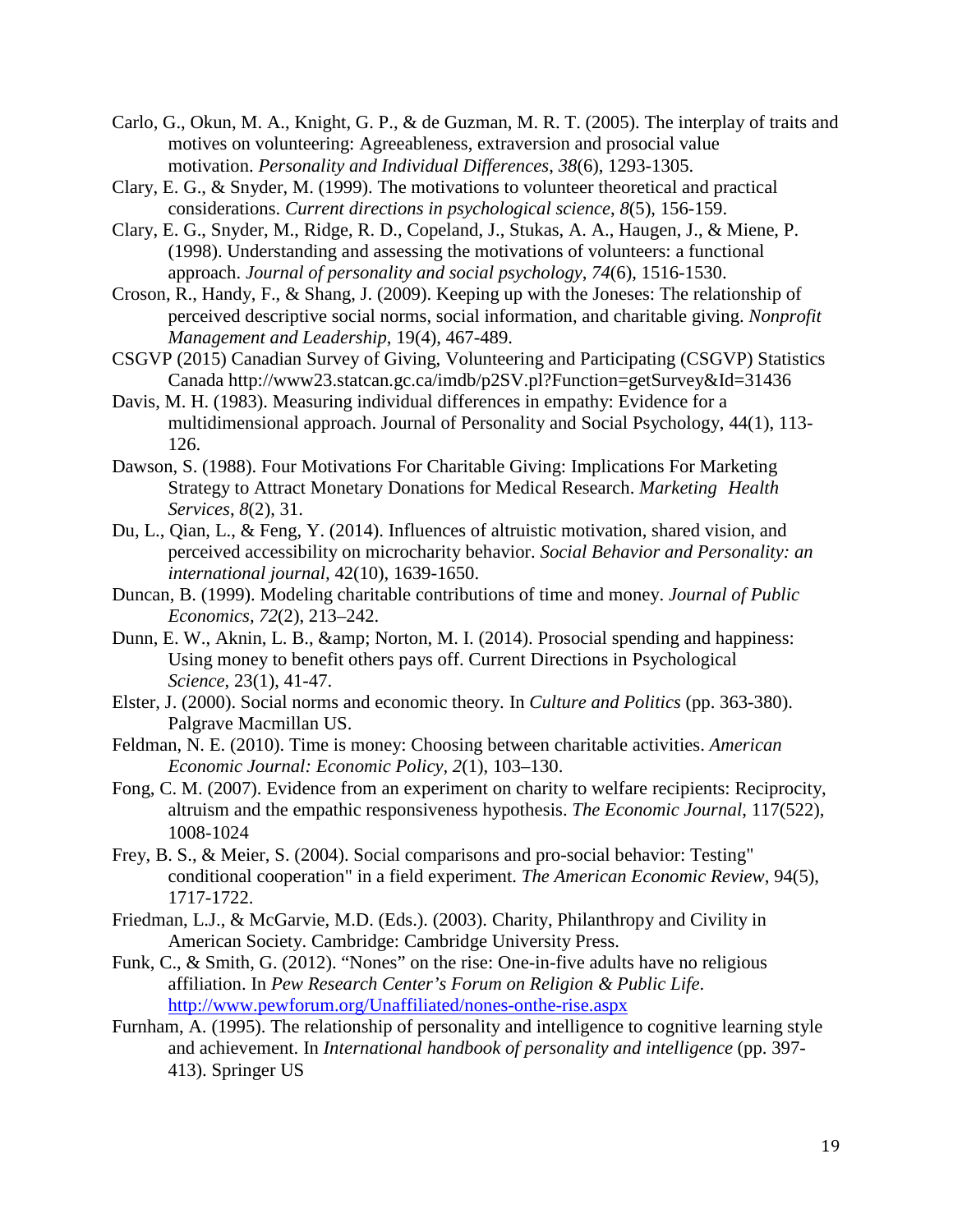- Furnham, A. (1984). Many sides of the coin: The psychology of money usage. *Personality and Individual Differences*, *5*, 501-509.
- Giving USA (2014): *The Annual Report on Philanthropy for the Year 2013,* a publication of Giving USA Foundation, 2014, researched and written by the Indiana University Lilly Family School of Philanthropy. Available at [www.givingUSAreports.org.](http://www.givingusareports.org/)
- Glazer, A., & Konrad, K. A. (1996). A signaling explanation for charity. *The American Economic Review*, 1019-1028.
- Gosling, S. D., Rentfrow, P. J., & Swann, W. B. (2003). A very brief measure of the Big-Five personality domains. *Journal of Research in Personality*, *37*(6), 504-528.
- Grace, D., & Griffin, D. (2009). Conspicuous donation behaviour: Scale development and validation. *Journal of Consumer Behaviour*, *8*(1), 14-25.
- Green, C. L., & Webb, D. J. (1997). Factors influencing monetary donations to charitable organizations. *Journal of Nonprofit & Public Sector Marketing*, *5*(3), 19-40.
- Handy, F., Cnaan, R. A., Brudney, J. L., Ascoli, U., Meijs, L. C., & Ranade, S. (2000). Public perception of" who is a volunteer": An examination of the net-cost approach from a cross-cultural perspective. *Voluntas: International Journal of Voluntary and Nonprofit Organizations*, *11*(1), 45-65.
- Handy, F. & Katz, E. (2008) Donating behavior: if time is money, which to give? A preliminary analysis. *Journal of Economic Studies*, *35*(4), 323 – 332.
- Harbaugh, W. T. (1998). The prestige motive for making charitable transfers. *American Economic Review*, 277-282.
- Harbaugh, W. T., Mayr, U., & Burghart, D. R. (2007). Neural responses to taxation and voluntary giving reveal motives for charitable donations. *Science, 316*(5831), 1622-1625.
- Hibbert, S., & Horne, S. (1996). Giving to charity: questioning the donor decision process. *Journal of Consumer Marketing*, 13(2), 4-13.
- Horn, J.L. (1965). A rationale and test for the number of factors in factor analysis. *Psychometrika, 30,* 179-185.
- Hu, L.T., & Bentler, P.M. (1999). Cutoff Criteria for Fit Indexes in Covariance Structure Analysis: Conventional Criteria Versus New Alternatives, *Structural Equation Modeling, 6,* 1-55.
- Jackson, E. F., Bachmeier, M. D., Wood, J. R., & Craft, E. A. (1995). Volunteering and charitable giving: Do religious and associational ties promote helping behavior? *Nonprofit and Voluntary Sector Quarterly*, *24*(1), 59-78.
- Karlan, D., & List, J. A. (2006). Does price matter in charitable giving? Evidence from a largescale natural field experiment (No. w12338). National Bureau of Economic Research.
- Kolm, S. C., & Ythier, J. M. (Eds.). (2006). *Handbook of the economics of giving, altruism and reciprocity: Foundations* (Vol. 1). Elsevier.
- Konrath, S. (2016) *The joy of giving.* In Burlingame, D., Seiler, T., & Tempel, G. (Eds) Achieving Excellence in Fundraising, 4<sup>th</sup> edition.
- Konrath, S., Fuhrel-Forbis, A., Lou, A., & Brown, S. (2012). Motives for volunteering are associated with mortality risk in older adults. *Health Psychology*, *31*(1), 87.
- List, J. (2011). The market for charitable giving. *The Journal of Economic Perspectives,* 157- 180.
- Low, N., Butt, S., Ellis, P., & Davis Smith, J. (2007). Helping Out: A national survey of volunteering and charitable giving.<http://openaccess.city.ac.uk/2547/>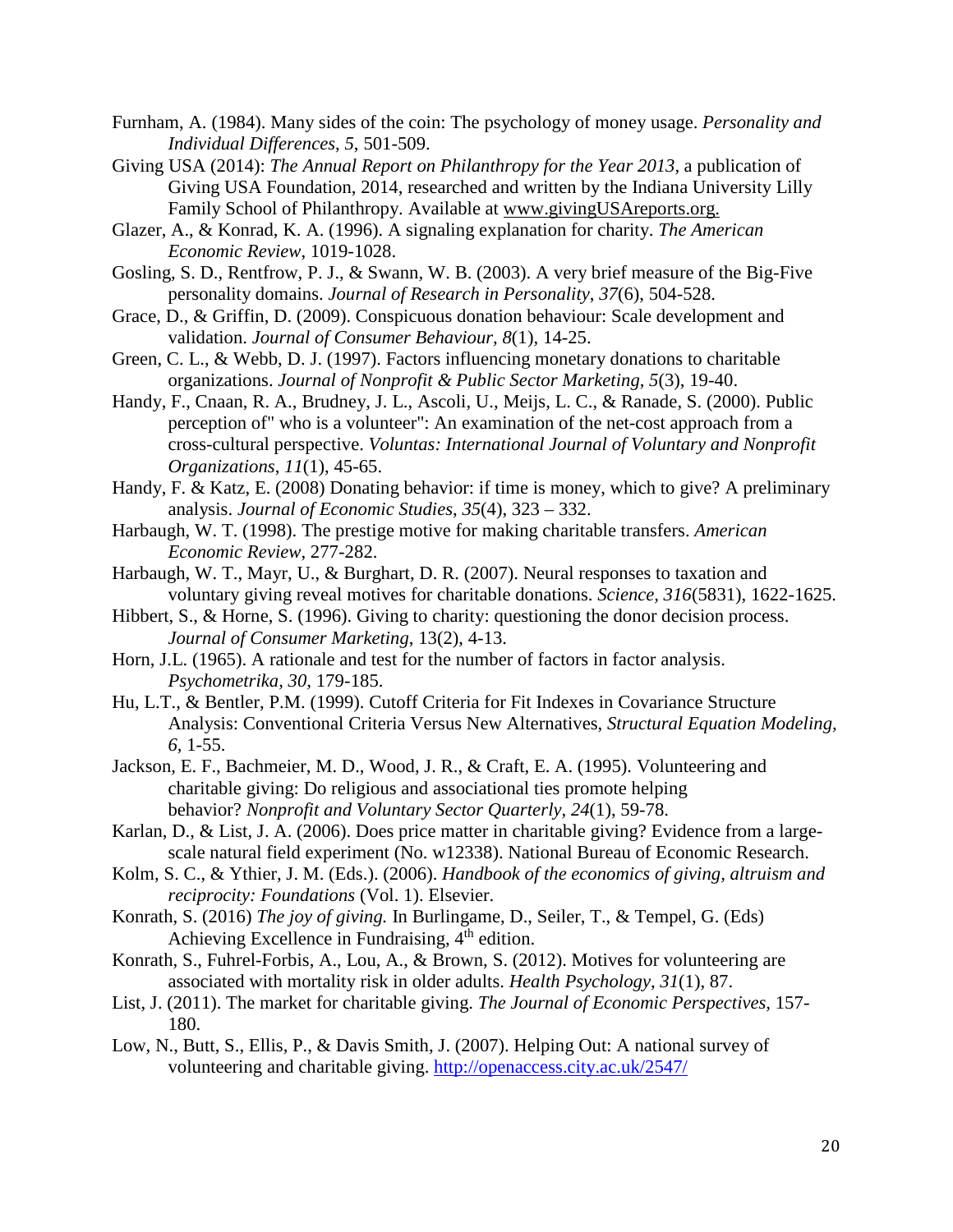- Michel, G., & Rieunier, S. (2012). Nonprofit brand image and typicality influences on charitable giving. *Journal of Business Research*, 65(5), 701-707.
- O'Connor, B. P. (2000). SPSS and SAS programs for determining the number of components using parallel analysis and Velicer's MAP test. *Behavior research methods, instruments, & computers*, *32*(3), 396-402.
- Ozer, D. J., & Benet-Martinez, V. (2006). Personality and the prediction of consequential outcomes. *Annu. Rev. Psychol.*, 57, 401-421.
- Payton, R. L., & Moody, M. P. 2008. *Understanding philanthropy.* Bloomington: Indiana University Press
- Penner, L. A., Fritzsche, B. A., Craiger, J. P., & Freifeld, T. R. (1995). Measuring the prosocial personality. *Advances in personality assessment*, *10*, 147-163.
- Rabin, M. (1993). Incorporating fairness into game theory and economics. *The American economic review*, 1281-1302.
- Raykov, T., Tomer, A., & Nesselroade, J. R. (1991). Reporting structural equation modeling results in Psychology and Aging: some proposed guidelines. *Psychology and aging*, *6*, 499.
- Ribar, D. C., & Wilhelm, M. O. (2002). Altruistic and joy‐of‐giving motivations in charitable behavior. *Journal of Political Economy*, *110*(2), 425-457.
- Rose-Ackerman, S. (1996). Altruism, nonprofits, and economic theory. *Journal of economic literature*, 34(2), 701-728.
- Piliavin, J. A. ,Charng, H. W. (1990). Altruism: A Review of Recent Theory and Research. *Annual Review of Sociology*, 16 (1), 27-65.
- Sargeant, A., Ford, J. B., & West, D. C. (2006). Perceptual determinants of nonprofit giving behavior. *Journal of Business Research*, *59*(2), 155-165.
- Sargeant, A., & Woodliffe, L. (2007). Gift giving: an interdisciplinary review. *International Journal of Nonprofit and Voluntary Sector Marketing*, *12*(4), 275-307.
- Schervish, P. G., & Havens, J. J. (1997). Social participation and charitable giving: a multivariate analysis. *Voluntas: International Journal of Voluntary and Nonprofit Organizations*, *8*(3), 235-260.
- Schumacker, R. E., & Lomax, R. G. (2004). A beginner's guide to structural equation modeling, Second edition. Mahwah, NJ: Lawrence Erlbaum Associates.
- Seiler T.L., & Williams, C. (Eds.). (2001). *Understanding Donor Dynamics: The Organizational Side of Charitable Giving*. New York: Wiley
- Steinberg, R. (1990). Taxes and giving: New findings. *Voluntas: International Journal of Voluntary and nonprofit organizations*, *1*(2), 61-79.
- Stevens, J. (1996). Applied Multivariate Statistics for the Social Sciences. Lawrence Erlbaum Publishers. Mahwah, New Jersey.
- Steiger, J. H. (1990). Structural model evaluation and modification: An interval estimation approach. *Multivariate behavioral research*, *25*(2), 173-180.
- Strahan, R., & Gerbasi, K. C. (1972). Short, homogeneous versions of the Marlowe-Crowne social desirability scale. *Journal of Clinical Psychology, 28*, 191-193.
- Stukas, A. A., Hoye, R., Nicholson, M., Brown, K. M., & Aisbett, L. (2014). Motivations to Volunteer and Their Associations With Volunteers' Well-Being. *Nonprofit and Voluntary Sector Quarterly*, 0899764014561122.
- Sugden, R. (1984). Reciprocity: the supply of public goods through voluntary contributions. *The Economic Journal*, *94*(376), 772-787.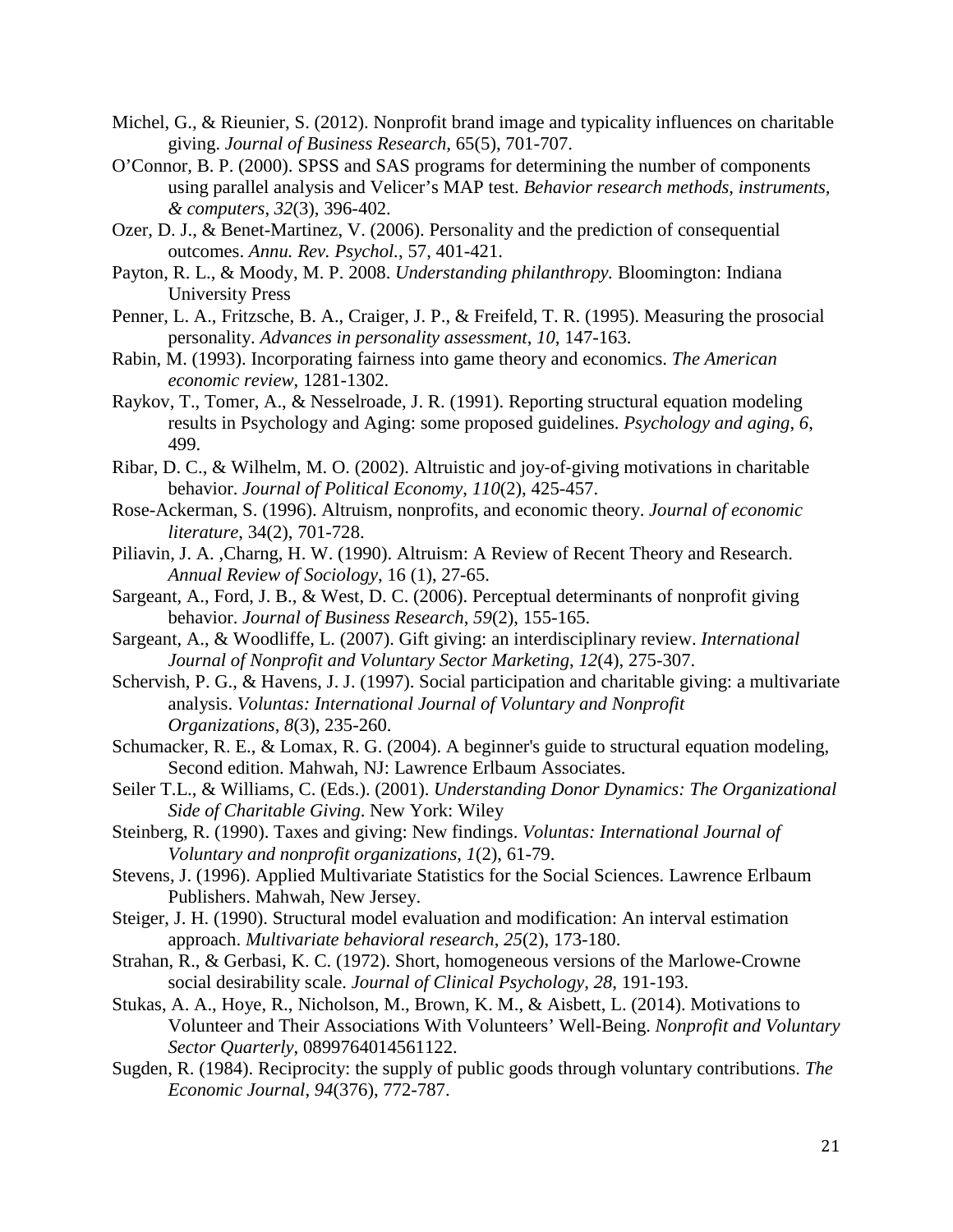- Van Iwaarden, J., Van der Wiele, T., Williams, R., & Moxham, C. (2009). Charities: how important is performance to donors?. *International Journal of Quality & Reliability Management*, 26(1), 5-22.
- Van Leeuwen, M. H., & Wiepking, P. (2013). National campaigns for charitable causes: A literature review. *Nonprofit and Voluntary Sector Quarterly*, 42(2), 219-240.
- Webb, D. J., Green, C. L., & Brashear, T. G. (2000). Development and validation of scales to measure attitudes influencing monetary donations to charitable organizations. *Journal of the Academy of Marketing Science*, *28*(2), 299-309.
- Weipking, P. & Handy, F. (Eds.). (2015). *The Palgrave Handbook on Global Philanthropy.* London, UK: Palgrave Macmillan.
- Wiepking, P., & Heijnen, M. (2011). The giving standard: conditional cooperation in the case of charitable giving. *International Journal of Nonprofit and Voluntary Sector Marketing*, 16(1), 13-22.
- Wiepking, P., & Maas, I. (2009). Resources that make you generous: Effects of social and human resources on charitable giving. *Social Forces*, 87(4), 1973-1995. 34
- Vesterlund, L. (2006). Why do people give. *The nonprofit sector: A research handbook*, *2*, 168- 190.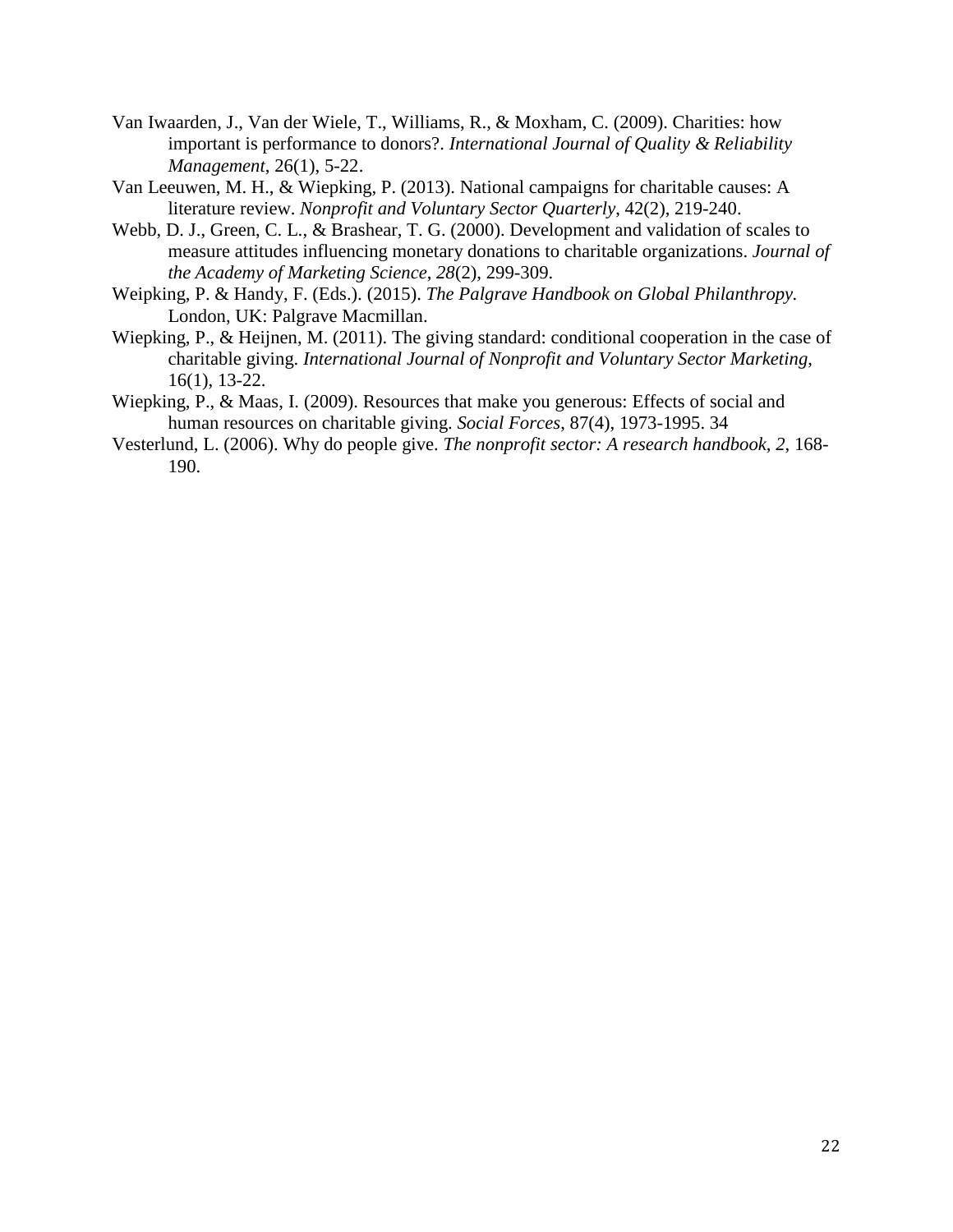# **Biographical sketches**

Sara Konrath is an Assistant Professor of Philanthropic Studies at the Indiana University Lilly Family School of Philanthropy. Her research and teaching focus on the psychology of prosocial traits, motivations, and behaviors.

Femida Handy is a Professor of Social Policy at the School of Social Policy and Practice at the University of Pennsylvania. Her research and teaching focus on the economics of the nonprofit sector, volunteering, philanthropy, nonprofit management, entrepreneurship, and microfinance.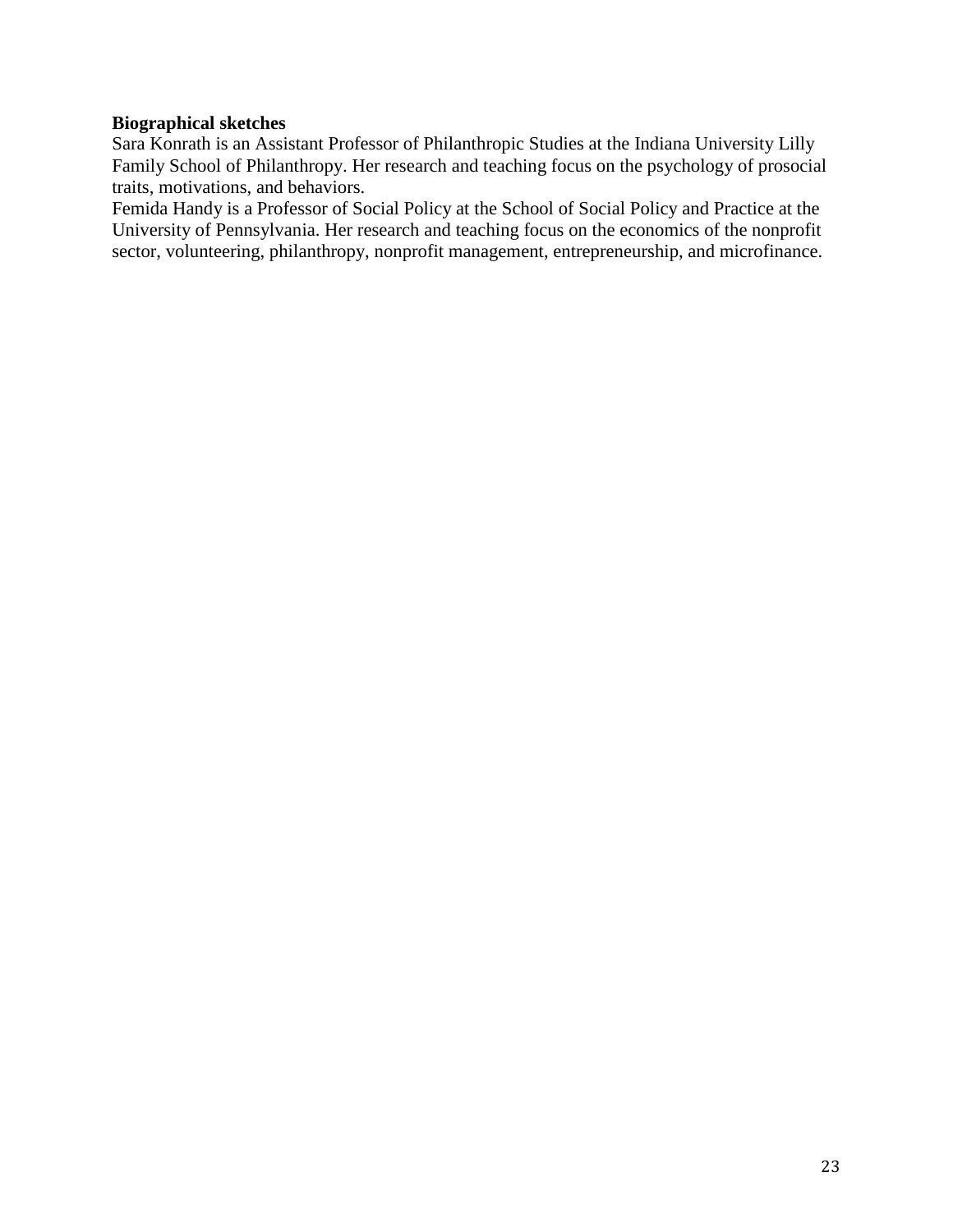*Table 1.* Interdisciplinary theories of reasons for charitable donations

| Theory                                                                                                                                                              | Author(s)                                                                                                                                                                                                            |
|---------------------------------------------------------------------------------------------------------------------------------------------------------------------|----------------------------------------------------------------------------------------------------------------------------------------------------------------------------------------------------------------------|
| <b>Altruism</b><br>Public Benefit: Improving the well-<br>being of others                                                                                           | Adloff 2016, Becker, 1974; Bekkers et al, 2016, Bekkers &<br>Wiepking, 2011b, 2011c; Piliavin and Charng 1990; Konrath et<br>al., 2012; Ribar & Wilhelm, 2002; Stukas et al., 2014;<br>Vesterlund, 2006.             |
| <b>Trust in charitable organizations</b><br>Public Benefit: Increased impact of<br>donations                                                                        | Bekkers, 2003; CSGVP, 2015; Handy, 2000; Michel & Rieunier,<br>2012; Van Iwaarden, et al 2009; Van Leeuwen & Wiepking,<br>2013; Wiepking and Handy, 2015                                                             |
| <b>Social</b><br>Public Benefit: Making friends or<br>family happy<br>Private Benefit: Avoidance of group<br>censure                                                | Andreoni, 1990; Bekkers & Schuyt, 2008; Bekkers & Wiepking,<br>2006; Du, Qian, & Feng, 2014; Vesterlund, 2006.                                                                                                       |
| <b>Egoism: Reputation / norms</b><br>Private Benefit: Enhanced donor<br>reputation                                                                                  | Bernheim, 1994; Grace & Griffin, 2006; Schervish & Havens,<br>1997; Vesterlund, 2006; Wiepking & Heijnen, 2011. Wiepking &<br>Maas, 2009;                                                                            |
| <b>Egoism: Conditional cooperation</b><br>or reciprocity<br>Private Benefit: Social benefits of<br>cooperation                                                      | Fong, 2007; Rabin, 1993; Stukas, et al., (2014). Sugden 1984;<br>Wiepking & Maas, 2009.                                                                                                                              |
| <b>Fiscal incentives (e.g. Taxes;</b><br><b>Constraints</b> )<br>Private Benefits: Monetary benefits,<br>either via tax credits or via avoiding<br>financial strain | Auten, Sieg, & Clotfelter, 2002, CSGVP, 2015; Dawson, 1988;<br>Furnham (1995); Bekkers et al, 2016, Karlan & List, 2006; Rose-<br>Ackerman, 1996; Vesterlund, 2006; Wiepking & Mass, 2009;<br>Wiepking & Handy, 2015 |
| Guilt<br>Private Benefit: Reduce negative<br>feelings                                                                                                               | Adloff 2016; Bekkers & Wiepking, 2011b; Furnham (1995);<br>Hibbert & Horne, 1996.                                                                                                                                    |
| Self-esteem<br>Private Benefit: "Warm glow" -- the<br>satisfaction in the act of donating                                                                           | Adloff 2016; Andreoni, 1989, 1990; 1995; Dunn, et al., 2014.;<br>Bekkers, 2006; Bekkers & Wiepking, 2011a, 2011b; Rose-<br>Ackerman, 1996; Vesterlund, 2006.                                                         |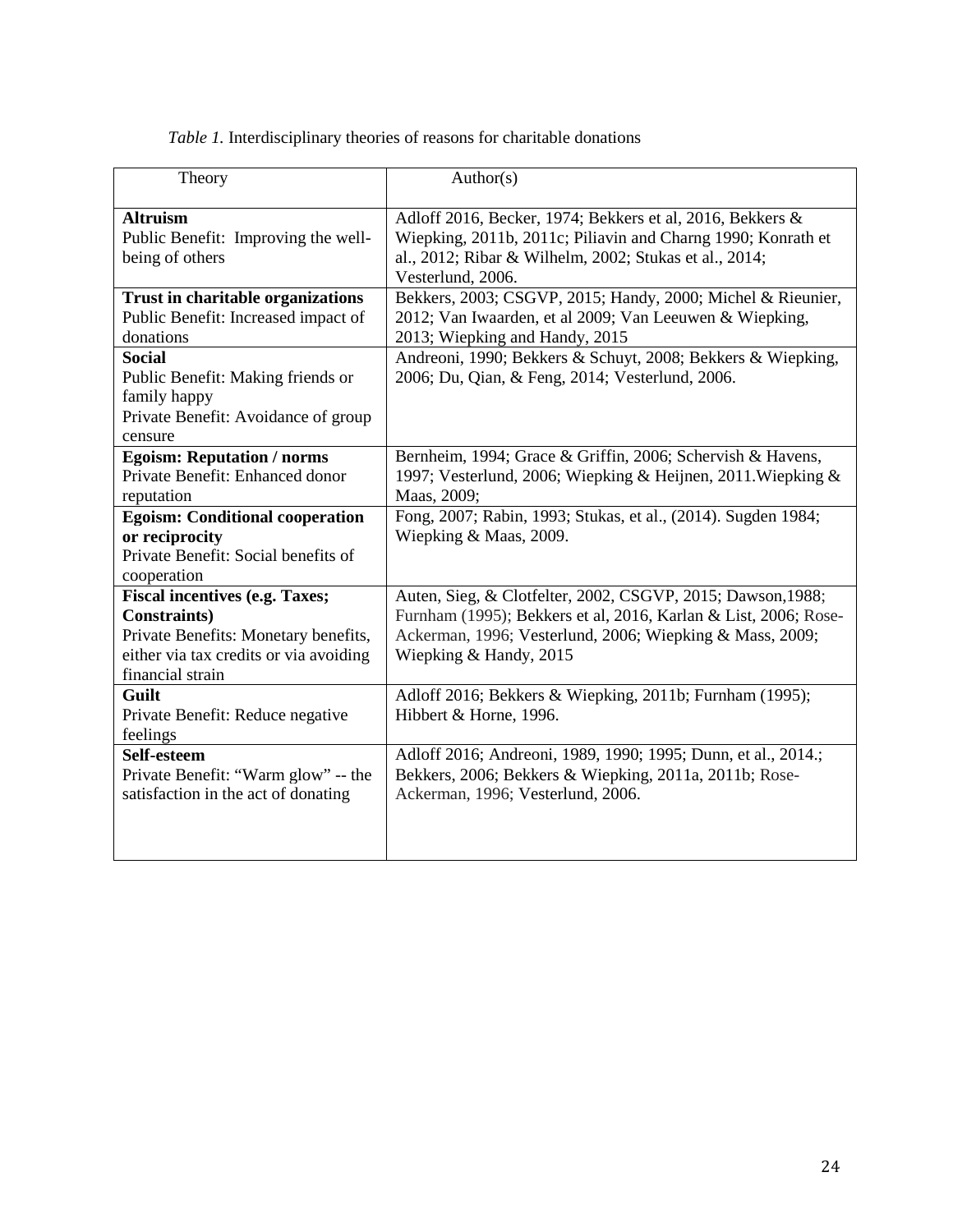# *Table 2.* Exploratory factor analysis

|                                                                                                    | Altruis |         |         |             |         |         |         | Self-    |
|----------------------------------------------------------------------------------------------------|---------|---------|---------|-------------|---------|---------|---------|----------|
|                                                                                                    | m       | Egoism  | Tax     | Constraints | Trust   | Social  | Guilt   | Esteem   |
| I give because I am concerned about those less fortunate than myself.                              | .781    | .003    | $-.044$ | $-.130$     | $-.423$ | $-.345$ | .010    | $-.175$  |
| People should be willing to help others who are less fortunate.                                    | .732    | $-.076$ | $-.181$ | $-.217$     | $-.286$ | $-.215$ | .042    | $-.133$  |
| I donate because I feel compassion toward people in need.                                          | .731    | .002    | $-.155$ | $-.214$     | $-.235$ | $-.239$ | .191    | $-.214$  |
| Helping troubled people with their problems is very important.                                     | .717    | .051    | $-.179$ | $-.111$     | $-.265$ | $-.249$ | .057    | $-.150$  |
| It is important to give money to charities to help others.                                         | .703    | .064    | .002    | $-.137$     | $-.527$ | $-.325$ | $-.077$ | $-.155$  |
| I donate money to charity simply to aid those in need.                                             | .703    | $-.021$ | $-.051$ | $-.027$     | $-.401$ | $-.171$ | .006    | $-.214$  |
| People should be more charitable towards others in society.                                        | .701    | $-.036$ | $-.245$ | $-.208$     | $-.205$ | $-.201$ | $-.081$ | $-.204$  |
| Charities do a good thing for the community.                                                       | .684    | $-.042$ | $-.050$ | $-.053$     | $-.621$ | $-.385$ | .013    | $-.278$  |
| People in need should receive support from others.                                                 | .681    | $-.010$ | $-.164$ | $-.132$     | $-.239$ | $-.218$ | $-.140$ | $-.108$  |
| One of the greatest satisfactions in life comes from giving to others.                             | .674    | .103    | $-.066$ | $-.161$     | $-.304$ | $-.214$ | .099    | $-.022$  |
| It is a pleasure to give money to charities.                                                       | .663    | .170    | .006    | $-.113$     | $-.564$ | $-.422$ | .046    | $-.321$  |
| I can help to make a difference in someone's life.                                                 | .641    | .050    | $-.159$ | $-.136$     | $-.432$ | $-.114$ | .285    | $-.063$  |
| Charity organizations perform a useful function for society.                                       | .616    | $-.052$ | .031    | $-.054$     | $-.568$ | $-.383$ | $-.055$ | $-.312$  |
| I give in order to do something for a cause that is important to me.                               | .613    | .003    | $-.001$ | $-164$      | $-.448$ | $-.341$ | .219    | $-.319$  |
| Donating money to charities enables me to be kind to the needy.                                    | .603    | .146    | .096    | .077        | $-.456$ | $-.278$ | $-.091$ | $-.388$  |
| I am genuinely concerned about the particular recipient group I am donating to.                    | .437    | .084    | $-.085$ | .020        | $-.192$ | $-.325$ | .205    | $-.143$  |
| Giving to charities makes me feel powerful.                                                        | .021    | .782    | .189    | .180        | $-.044$ | $-.219$ | $-.282$ | $-0.466$ |
| I donate money to charities because it makes me feel needed.                                       | .097    | .726    | .185    | .121        | $-.073$ | $-.193$ | $-.296$ | $-.385$  |
| Contributing money to charities enables me to obtain recognition.                                  | $-.181$ | .722    | .289    | .287        | .096    | $-.233$ | $-.353$ | $-.247$  |
| Donating to charities makes me feel important.                                                     | .079    | .711    | .150    | .245        | $-.087$ | $-.197$ | $-.270$ | $-.554$  |
| Giving to charities helps me escape from my own troubles.                                          | .065    | .661    | .170    | .225        | $-.052$ | $-.278$ | $-.201$ | $-.311$  |
| No matter how bad I've been feeling, donating to charities helps me forget about<br>it.            | .093    | .660    | .182    | .155        | $-.187$ | $-.296$ | $-.285$ | $-.118$  |
| Donating to charities enables me to seek repentance and forgiveness for my sins<br>or wrongdoings. | $-.073$ | .623    | .240    | .265        | $-.026$ | $-.244$ | $-.468$ | $-.190$  |
| I donate to charities to receive informative publications.                                         | $-.197$ | .571    | .401    | .342        | .129    | $-.254$ | $-.329$ | .061     |
| Sometimes I find myself donating to charities to gain social prestige.                             | $-.272$ | .558    | .327    | .287        | .210    | $-.246$ | $-.421$ | $-.278$  |
| Donating to charity helps me save on my income taxes.                                              | $-.162$ | .149    | .925    | .086        | .073    | $-.162$ | $-.042$ | $-.008$  |
| Giving money to charities enables me to reduce my income taxes.                                    | $-.152$ | .132    | .918    | .088        | .106    | $-.173$ | $-.076$ | $-.003$  |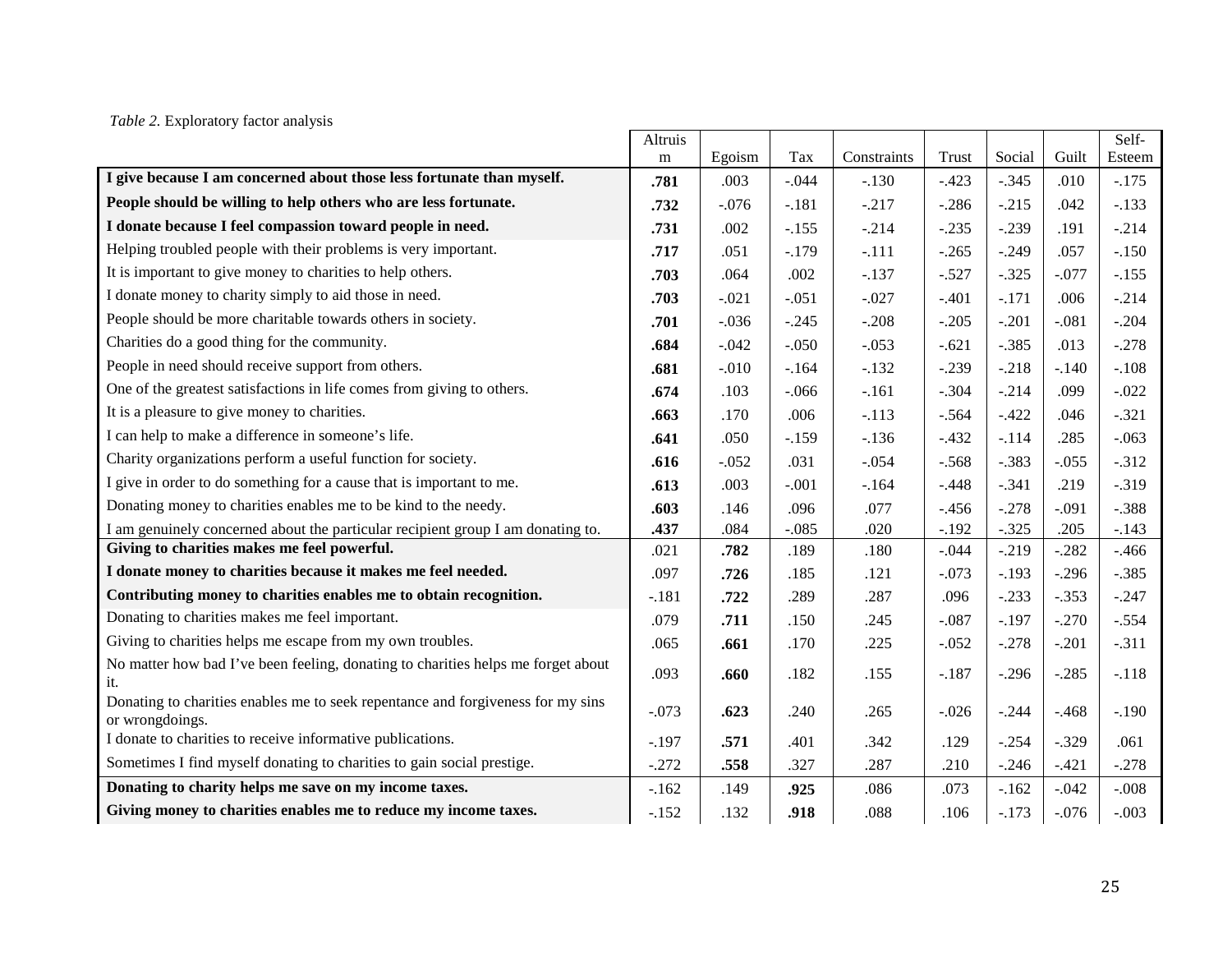| I donate money to charities to receive the tax deduction.                                      | $-.172$ | .274    | .889    | .168    | .147     | $-.146$ | $-.151$ | .002    |
|------------------------------------------------------------------------------------------------|---------|---------|---------|---------|----------|---------|---------|---------|
| I donate because I receive a tax credit for charitable contributions.                          | $-.190$ | .148    | .875    | .121    | .185     | $-.154$ | $-.059$ | $-.032$ |
| Donating money to charities provides too much of a financial strain on me.                     | $-.169$ | .176    | .068    | .909    | .137     | .087    | $-.165$ | $-.035$ |
| Even if I wanted to donate money to charities, I could not financially afford<br>it.           | $-.169$ | .221    | .114    | .901    | .124     | .068    | $-.178$ | $-.036$ |
| Donating money to charities would interfere with me meeting my own<br>financial obligations.   | $-.163$ | .045    | .078    | .869    | .158     | .125    | $-.073$ | $-.095$ |
| Many charitable organizations are dishonest. (reverse coded)                                   | $-.099$ | $-.089$ | .175    | .127    | .754     | .051    | $-.004$ | $-.026$ |
| The money given to charities goes for good causes.                                             | .512    | .126    | $-.066$ | $-.094$ | $-.752$  | $-.372$ | $-.021$ | $-.162$ |
| My image of charitable organizations is positive.                                              | .522    | .123    | $-.101$ | $-.042$ | $-0.742$ | $-.314$ | .061    | $-.132$ |
| Much of the money donated to charities is wasted. (reverse coded)                              | $-.248$ | .106    | .193    | .257    | .693     | .003    | $-.147$ | .041    |
| Charitable organizations have been quite successful in helping the needy.                      | .448    | .070    | .046    | $-.058$ | $-.667$  | $-.315$ | $-.079$ | $-.309$ |
| Giving money to support a good causes gives me a sense of self-fulfillment.                    | .451    | .438    | .170    | $-.052$ | $-.510$  | $-.321$ | $-.015$ | $-.495$ |
| Others with whom I am close place a high value on donating to charities.                       | .253    | .215    | .101    | $-.059$ | $-.199$  | $-.870$ | $-.116$ | $-.224$ |
| People I know share an interest in financially supporting charitable<br>organizations          | .238    | .149    | .257    | $-.039$ | $-.203$  | $-.836$ | $-.011$ | $-.139$ |
| My friends donate to charities.                                                                | .243    | .174    | .217    | $-.089$ | $-.199$  | $-.770$ | $-.047$ | $-.058$ |
| Donating to charities is an important activity to the people I know best.                      | .244    | .219    | .129    | $-.116$ | $-.068$  | $-.764$ | $-.031$ | $-.214$ |
| People I'm close to want me to make charitable donations.                                      | .130    | .327    | .171    | .071    | $-.134$  | $-.713$ | $-.248$ | $-.048$ |
| It makes me feel connected to people I care about.                                             | .449    | .463    | .076    | $-.058$ | $-.485$  | $-.508$ | .183    | $-.273$ |
| When I give to charities, I feel more connected to my community.                               | .466    | .417    | .111    | .033    | $-454$   | $-486$  | $-.046$ | $-.330$ |
| I often give to charities because I would feel guilty if I didn't.                             | .038    | .409    | .116    | .222    | $-.042$  | $-.223$ | $-.749$ | $-.240$ |
| Giving to charities relieves me of some of the guilt over being more fortunate than<br>others. | .033    | .443    | .104    | .305    | $-.048$  | $-.151$ | $-.657$ | $-.278$ |
| Guilt often motivates me to give to charity.                                                   | $-.152$ | .132    | .123    | .380    | .180     | .014    | $-.615$ | $-.371$ |
| If I never gave to charities I would feel bad about myself.                                    | .267    | .362    | .135    | $-.017$ | $-.201$  | $-.353$ | $-.592$ | $-.228$ |
| I donate to charity because not helping others who are in need makes me feel bad.              | .439    | .452    | $-.021$ | $-.024$ | $-.234$  | $-.252$ | $-.513$ | $-.251$ |
| Giving to charities enhances my self-esteem.                                                   | .181    | .404    | .121    | .189    | $-.071$  | $-.178$ | $-.199$ | $-.794$ |
| Giving to charities makes me feel better about myself.                                         | .190    | .271    | .067    | .015    | $-.216$  | $-.219$ | $-.220$ | $-.745$ |
| I donate to charities because I enjoy it when other people see me in a positive<br>light.      | $-.005$ | .402    | $-.079$ | .156    | .047     | $-.173$ | $-.242$ | $-.635$ |

*Note. Grey highlights indicate inclusion in final scale.*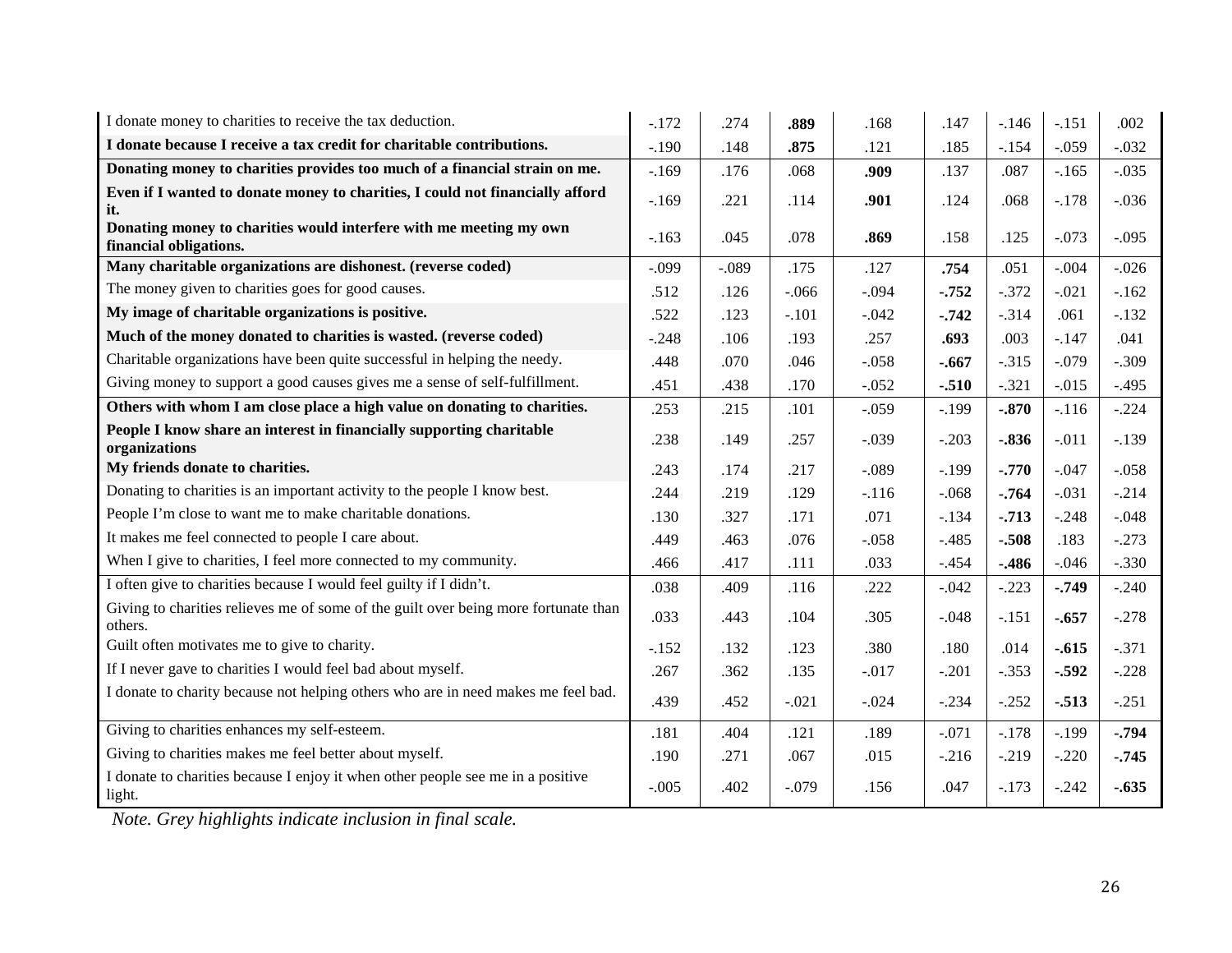# *Table 3.* Motives to Donate Scale

The statements below are reasons that people may or may not want to donate money to charitable organizations. Using the scale below, please indicate how much you agree or disagree with each of these statements in terms of how much it applies to you personally. Please answer these questions whether or not you actually donate to charities.

|     |                                                                   |                                 | 3                                                                                         |            | 5        |  |            |
|-----|-------------------------------------------------------------------|---------------------------------|-------------------------------------------------------------------------------------------|------------|----------|--|------------|
|     | strongly                                                          | moderately                      | neither agree                                                                             | moderately | strongly |  |            |
|     | disagree                                                          | disagree                        | nor disagree                                                                              | agree      | agree    |  |            |
|     |                                                                   |                                 |                                                                                           |            |          |  |            |
| #   | Item                                                              |                                 |                                                                                           |            |          |  | Subscale   |
| 1.  |                                                                   |                                 | I donate because I feel compassion toward people in need.                                 |            |          |  | Altruistic |
| 2.  |                                                                   |                                 | I donate because I receive a tax credit for charitable contributions.                     |            |          |  | Tax        |
| 3.  |                                                                   |                                 | Many charitable organizations are dishonest.                                              |            |          |  | Trust      |
| 4.  |                                                                   |                                 | Others with whom I am close place a high value on donating to charities.                  |            |          |  | Social     |
| 5.  |                                                                   |                                 | Donating to charity helps me save on my income taxes.                                     |            |          |  | Tax        |
| 6.  |                                                                   |                                 | Donating money to charities would interfere with me meeting my own financial obligations. |            |          |  | Constraint |
| 7.  |                                                                   |                                 | People should be willing to help others who are less fortunate.                           |            |          |  | Altruistic |
| 8.  |                                                                   |                                 | Much of the money donated to charities is wasted.                                         |            |          |  | Trust      |
| 9.  |                                                                   |                                 | Giving money to charities enables me to reduce my income taxes.                           |            |          |  | Tax        |
| 10. |                                                                   |                                 | People I know share an interest in financially supporting charitable organizations        |            |          |  | Social     |
| 11. |                                                                   |                                 | My image of charitable organizations is positive.                                         |            |          |  | Trust      |
| 12. |                                                                   |                                 | Giving to charities makes me feel powerful.                                               |            |          |  | Egoism     |
| 13. |                                                                   |                                 | Donating money to charities provides too much of a financial strain on me.                |            |          |  | Constraint |
| 14. |                                                                   | My friends donate to charities. |                                                                                           |            |          |  | Social     |
| 15. | Contributing money to charities enables me to obtain recognition. |                                 |                                                                                           |            |          |  | Egoism     |
| 16. |                                                                   |                                 | I donate money to charities because it makes me feel needed.                              |            |          |  | Egoism     |
| 17. |                                                                   |                                 | Even if I wanted to donate money to charities, I could not financially afford it.         |            |          |  | Constraint |
| 18. |                                                                   |                                 | I give because I am concerned about those less fortunate than myself.                     |            |          |  | Altruistic |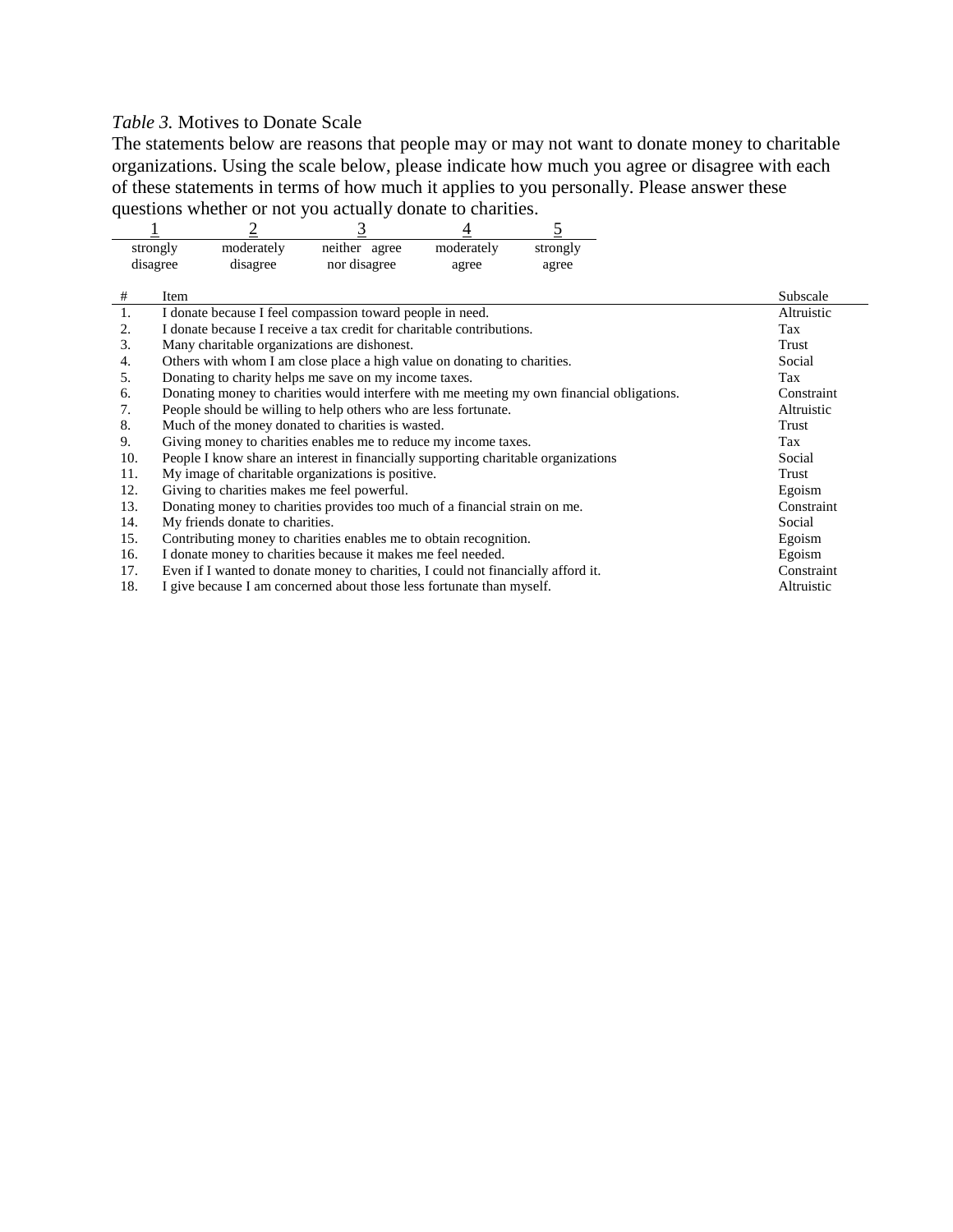|                    | <b>Trust</b> | Altruism | Social   | Tax       | Egoism   | Constraints |
|--------------------|--------------|----------|----------|-----------|----------|-------------|
| Trust              | $- -$        | $.37***$ | $.17***$ | $-.22***$ | $-.02$   | $-.24***$   |
| Altruism           |              | $- -$    | $22***$  | $-19***$  | $-.09*$  | $-.23***$   |
| Social             |              |          | $- -$    | $.21***$  | $.22***$ | $-.17***$   |
| Tax                |              |          |          |           | $.22***$ | $.10**$     |
| Egoism             |              |          |          |           |          | $.18***$    |
| Constraint         |              |          |          |           |          | $-\,-$      |
| Mean               | 3.71         | 4.21     | 3.15     | 2.06      | 2.20     | 2.45        |
| Standard deviation | 0.75         | 0.69     | 0.93     | 1.06      | 0.91     | 1.07        |
| Cronbach's alpha   | 0.73         | 0.77     | 0.83     | 0.90      | 0.80     | 0.88        |

*Table 4.* Descriptive statistics and subscale inter-correlations in Study 1.

Note: ~p<.10, \*p<.05, \*\*p<.01, \*\*\*p<.001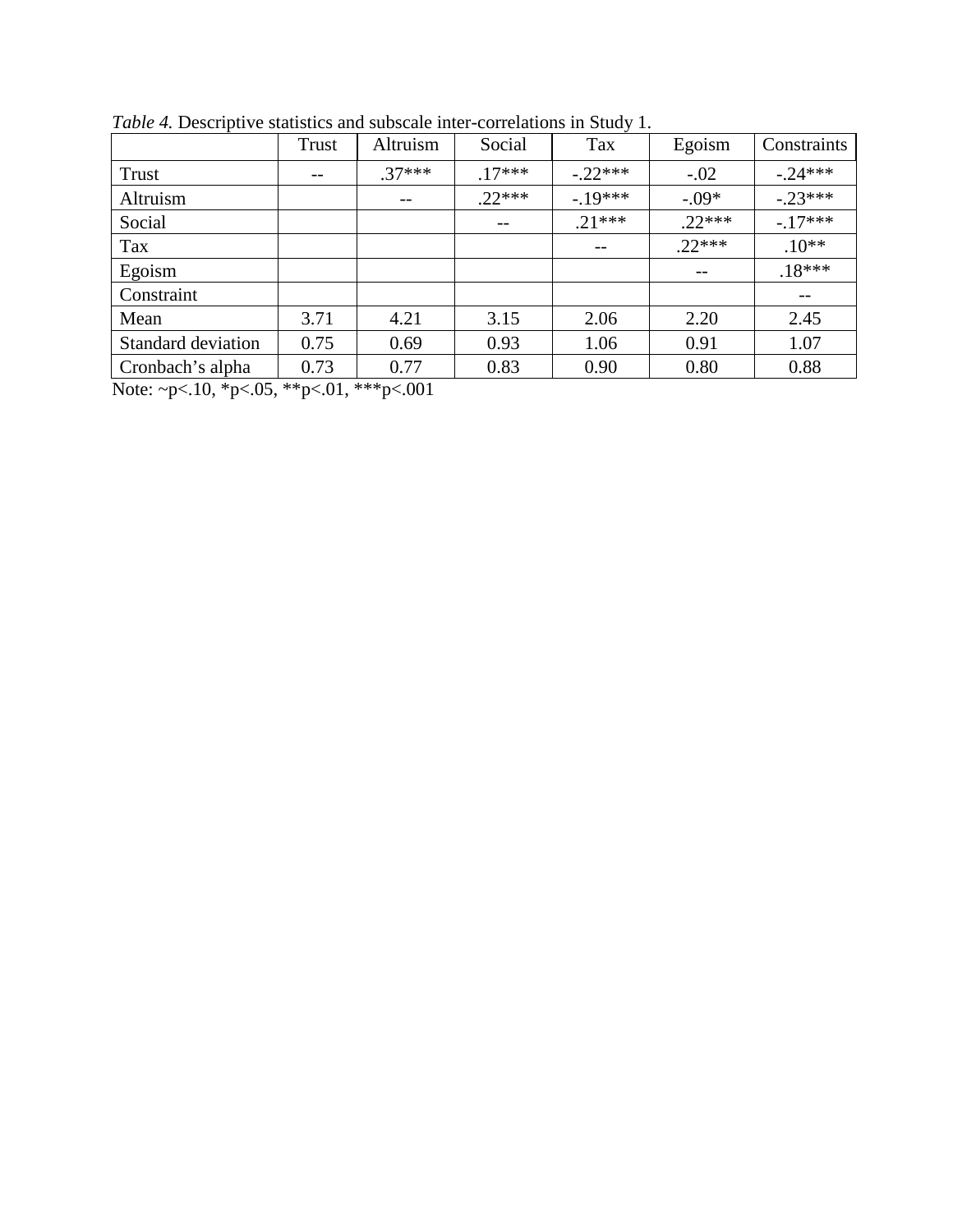| <i>ruote 5</i> : restationship occureen aemographic enaracteristics and motives for domaing. |            |                 |              |            |             |             |                        |  |  |
|----------------------------------------------------------------------------------------------|------------|-----------------|--------------|------------|-------------|-------------|------------------------|--|--|
|                                                                                              | Gender     |                 | Age          | Income     | Education   | Religious   | Political <sup>^</sup> |  |  |
|                                                                                              | Female     | Male            | $M = 28.3$ , | $M = $75K$ | M=Associate | Services    | $M = 3.5$ ,            |  |  |
|                                                                                              |            |                 | $SD=14.2$    | to $99K$   | Degree      | $M=1x / yr$ | $SD=1.5$               |  |  |
| Trust                                                                                        | 3.77(0.73) | $3.54(.80)$ *** | $-.01$       | .06        | .02         | $.12**$     | $-.04$                 |  |  |
| Altruism                                                                                     | 4.26(.66)  | $4.03(.74)$ *** | $.13***$     | $.08*$     | $.09*$      | $.08*$      | $-.20***$              |  |  |
| Social                                                                                       | 3.15(.94)  | 3.14(0.91)      | $.15***$     | 19***      | $.14***$    | $.18***$    | $-.05$                 |  |  |
| Tax                                                                                          | 2.01(1.04) | $2.20(1.11)*$   | $.28***$     | $.12**$    | $.22***$    | .05         | $.11**$                |  |  |
| Egoism                                                                                       | 2.25(.91)  | $2.10(.91)$ ~   | $-0.24***$   | $-.01$     | $-12**$     | $.06-$      | .00                    |  |  |
| Constraints                                                                                  | 2.47(1.06) | 2.39(1.07)      | $-26***$     | $-.20***$  | $-14***$    | $-11**$     | .01                    |  |  |

*Table 5*. Relationship between demographic characteristics and motives for donating.

~p<.10, \*p<.05, \*\*p<.01, \*\*\*p<.001. ^*Higher numbers indicate more Republican, and lower numbers indicate more Democrat.*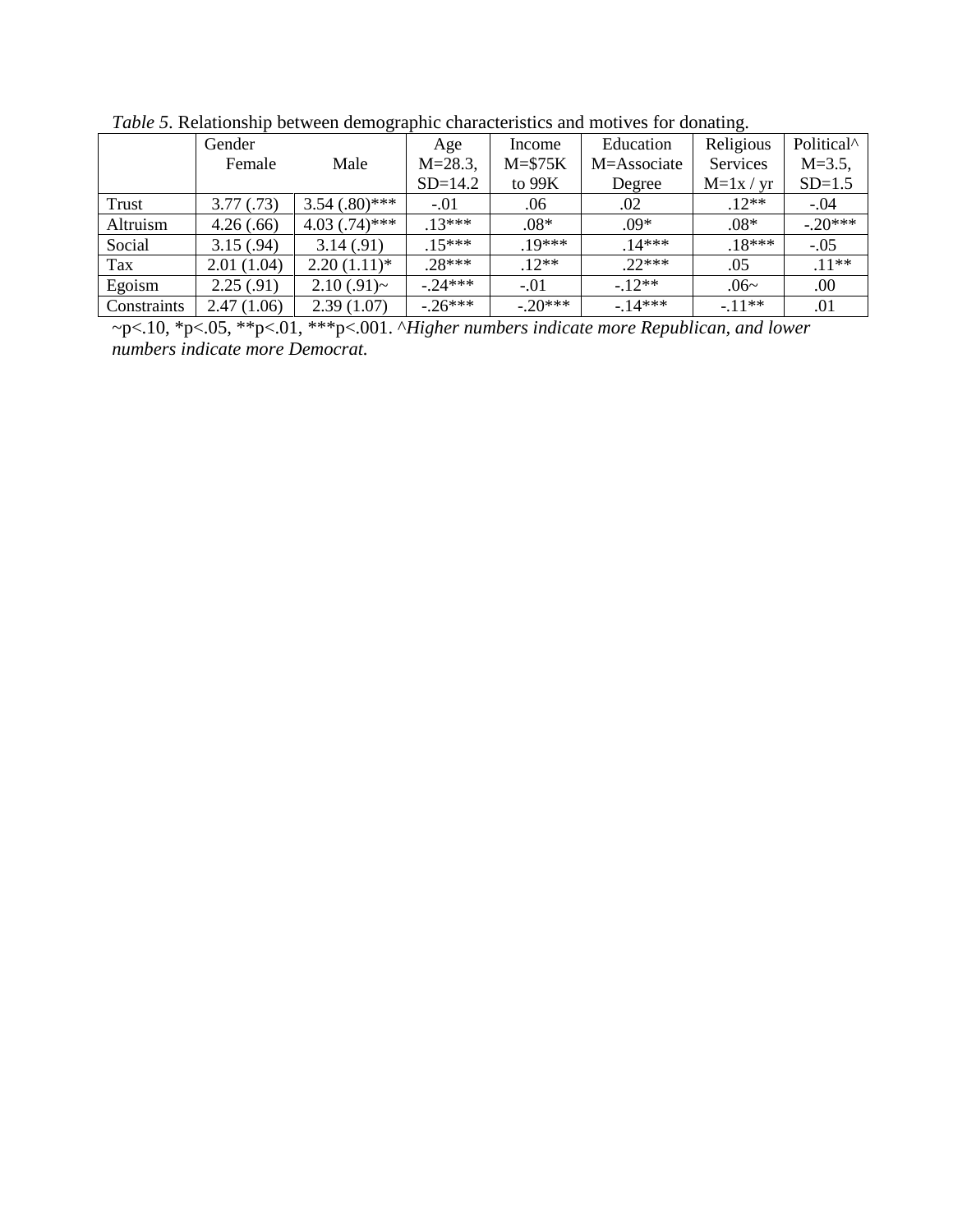|             | <b>Openness</b> | Conscientious | Extraversion | Agreeable | Neurotic | Social       |
|-------------|-----------------|---------------|--------------|-----------|----------|--------------|
|             |                 |               |              |           |          | Desirability |
| Trust       | $15***$         | $24***$       | $19***$      | $25***$   | $-18***$ | $.13***$     |
| Altruism    | $22***$         | $22***$       | $.13*$       | $.25***$  | $-10-$   | $.12**$      |
| Social      | $.14**$         | $.10*$        | $10***$      | $.12*$    | $-.08$   | $.13***$     |
| Tax         | $-11*$          | $-.04$        | $-13**$      | $-14**$   | $-.01$   | $-.01$       |
| Egoism      | $-.08$          | $-.06$        | .04          | $-.03$    | $-.01$   | $-.02$       |
| Constraints | $-17**$         | $-12*$        | $-15**$      | $-16**$   | $.16**$  | $-.09**$     |

*Table 6* Relationship between general traits and motives for donating.

~p<.10, \*p<.05, \*\*p<.01, \*\*\*p<.001. Note: N=387 for the Big 5 personality traits.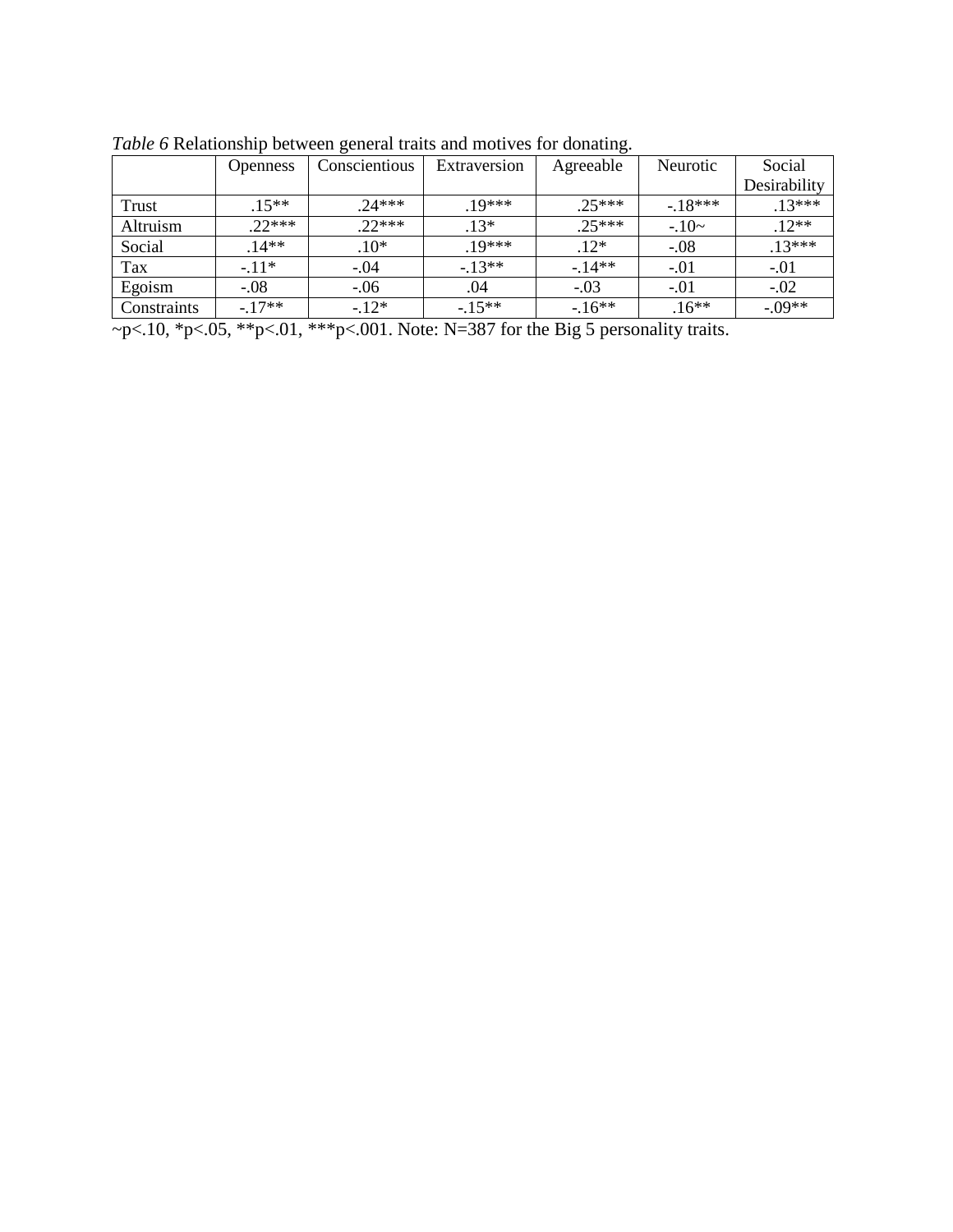|             | <b>IRI</b> | <b>IRI</b>  | <b>IRI</b> Fantasy | <b>IRI</b> Personal | Prosocial        |
|-------------|------------|-------------|--------------------|---------------------|------------------|
|             | Empathic   | Perspective |                    | <b>Distress</b>     | <b>Behaviors</b> |
|             | Concern    | Taking      |                    |                     | Scale            |
| Trust       | $34***$    | $.18***$    | $.10**$            | $-.09*$             | $.06-$           |
| Altruism    | $54***$    | $.29***$    | $.10**$            | $-.02$              | $.15***$         |
| Social      | $14***$    | $.08*$      | $-.02$             | $-.03$              | $.15***$         |
| Tax         | $-.21***$  | $-.15***$   | $-.20***$          | .01                 | $-.03$           |
| Egoism      | $-0.07 -$  | $-.06$      | .04                | $27***$             | $.16***$         |
| Constraints | $-16***$   | $-09**$     | $.10**$            | $.10**$             | $-0.06$ ~        |

*Table 7.* Relationship between motives for donating and empathy and prosocial behavior.

 $-p<.10, *p<.05, **p<.01, **p<.001.$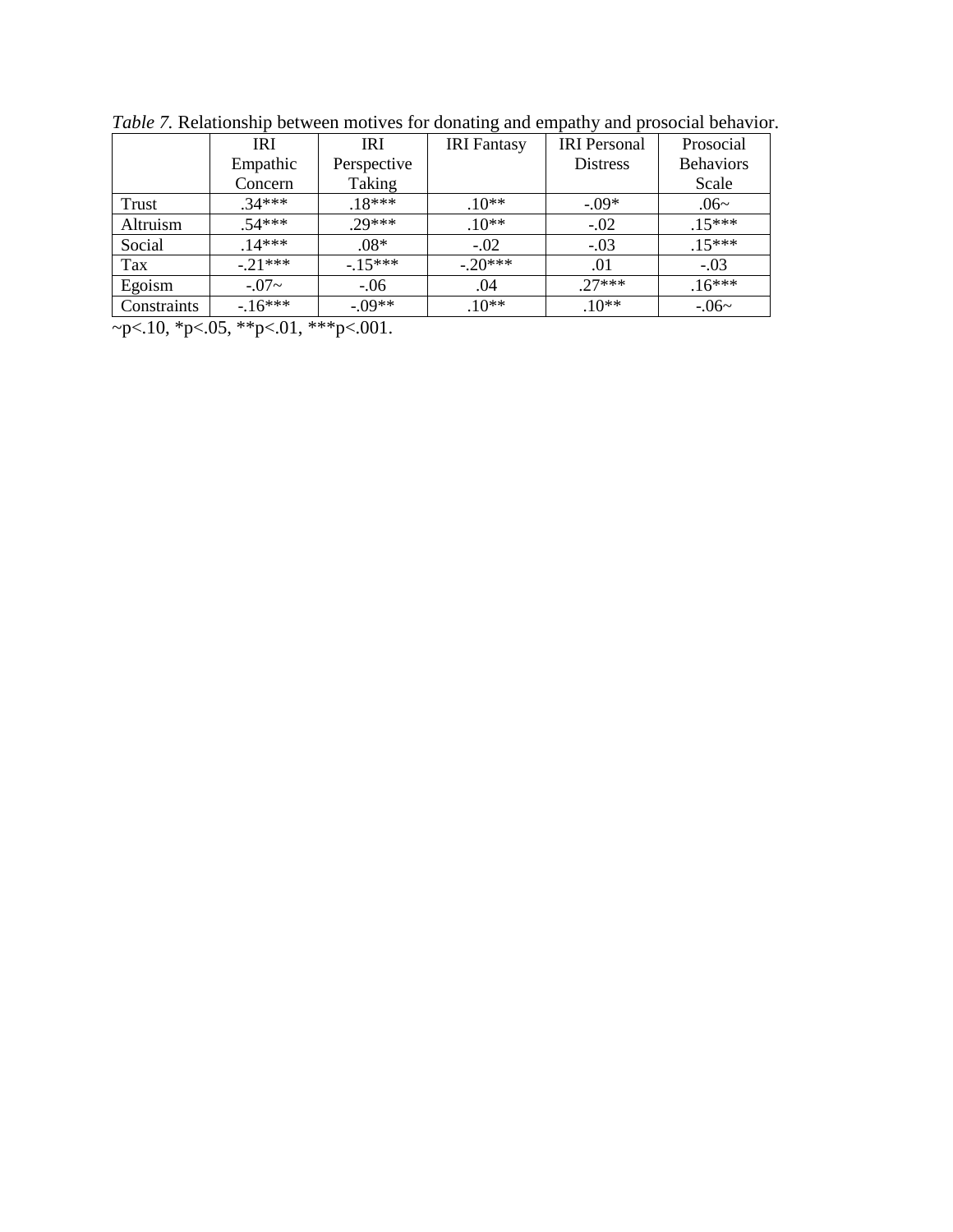|             | Values       | Social       | Understanding | Protective   | Career       | Enhancement  |
|-------------|--------------|--------------|---------------|--------------|--------------|--------------|
|             | Motive (Vol) | Motive (Vol) | Motive (Vol)  | Motive (Vol) | Motive (Vol) | Motive (Vol) |
| Trust       | $.38***$     | $.19***$     | $.30***$      | .06~         | .06          | $.25***$     |
| Altruism    | $.57***$     | $19***$      | $.32***$      | $.13***$     | .04          | $.30***$     |
| Social      | $17***$      | 50***        | $23***$       | $20***$      | .01          | $22***$      |
| Tax         | $-20***$     | .02          | $-12***$      | $-.01$       | $-.04$       | $-.02$       |
| Egoism      | .01          | $23***$      | $20***$       | $.39***$     | $.21***$     | $.32***$     |
| Constraints | $-11**$      | $-.08*$      | $-09**$       | $.10**$      | $.15***$     | $-.03$       |

*Table 8.* Relationship between motives for volunteering and motives for donating.

~p<.10, \*p<.05, \*\*p<.01, \*\*\*p<.001. Note: Highest correlation per column in bold.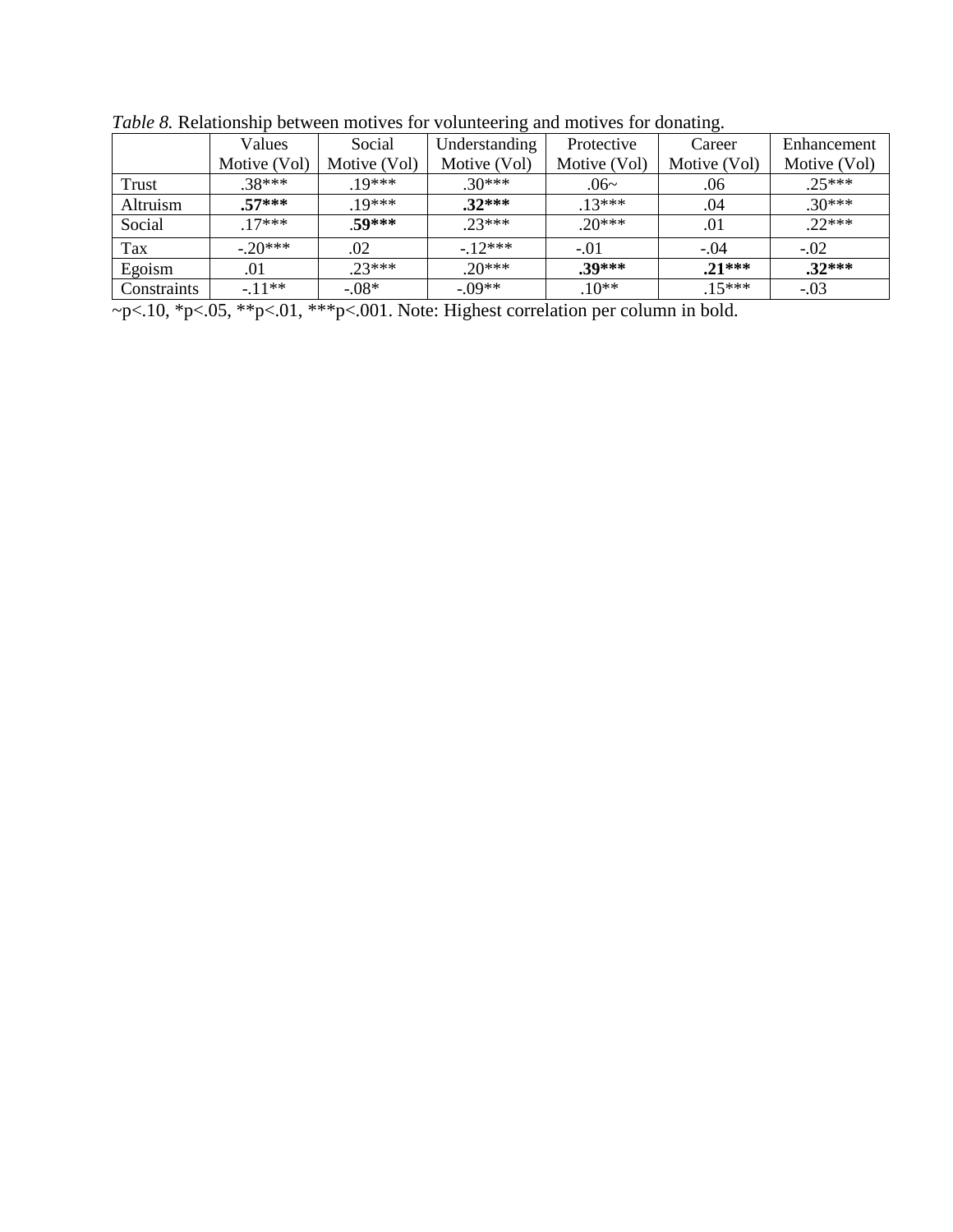|             | Time 1     | Time 2     | Time 1 | Time 2   | Test-retest  |
|-------------|------------|------------|--------|----------|--------------|
|             | Mean       | Mean       | α      | $\alpha$ | correlations |
|             |            |            |        |          |              |
| Trust       | 3.83(0.78) | 3.91(0.66) | .74    | .64      | .75          |
| Altruism    | 4.40(0.60) | 4.41(0.56) | .65    | .65      | .74          |
| Social      | 3.26(0.97) | 3.38(0.96) | .86    | .84      | .80          |
| Tax         | 2.02(1.06) | 1.84(1.01) | .90    | .92      | .76          |
| Egoism      | 2.41(0.90) | 2.50(0.92) | .75    | .78      | .67          |
| Constraints | 2.25(0.93) | 2.29(1.00) | .80    | .87      | .77          |

*Table 9.* Descriptive statistics for Study 2.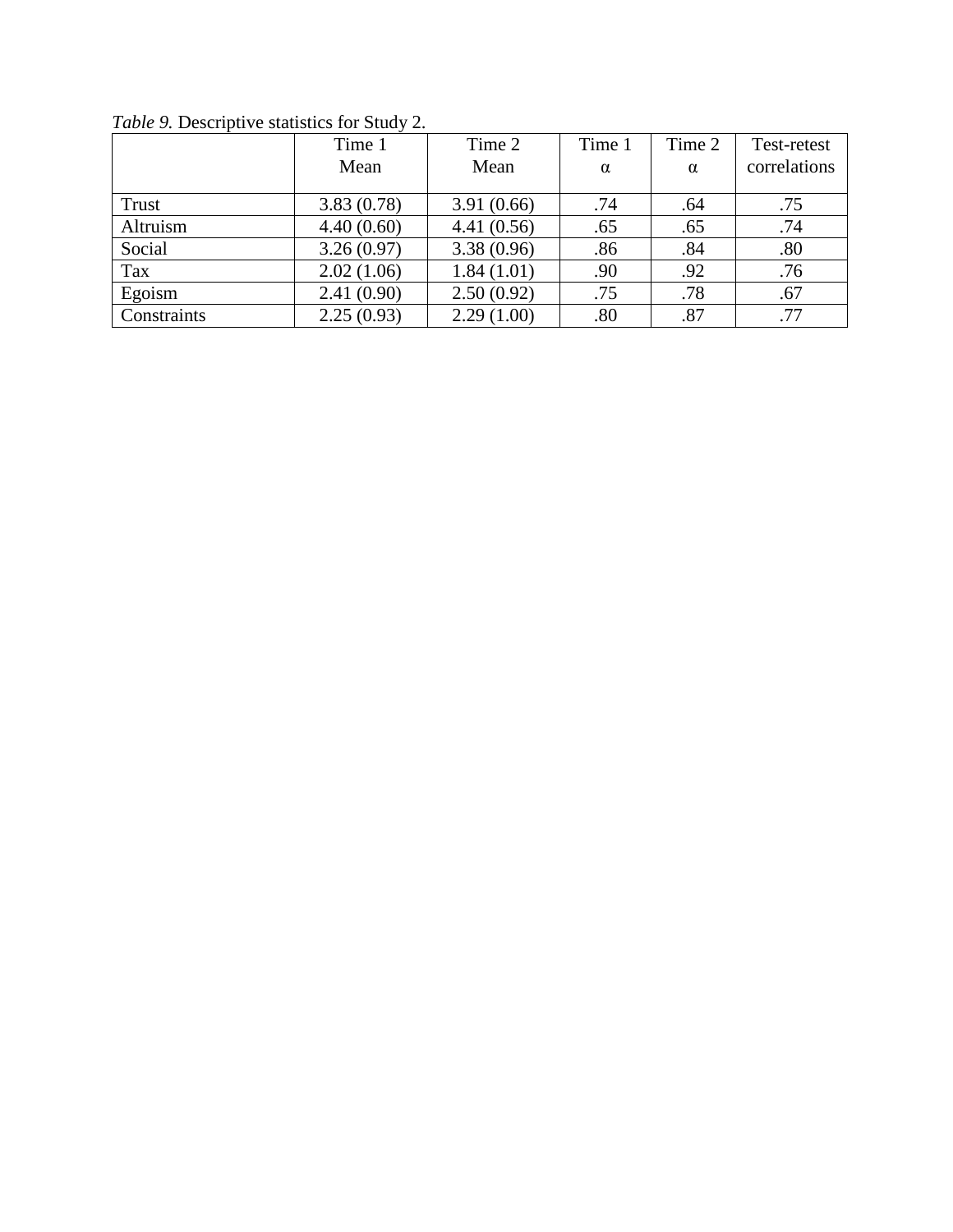*Figure 1.* Interdisciplinary Conceptual Framework